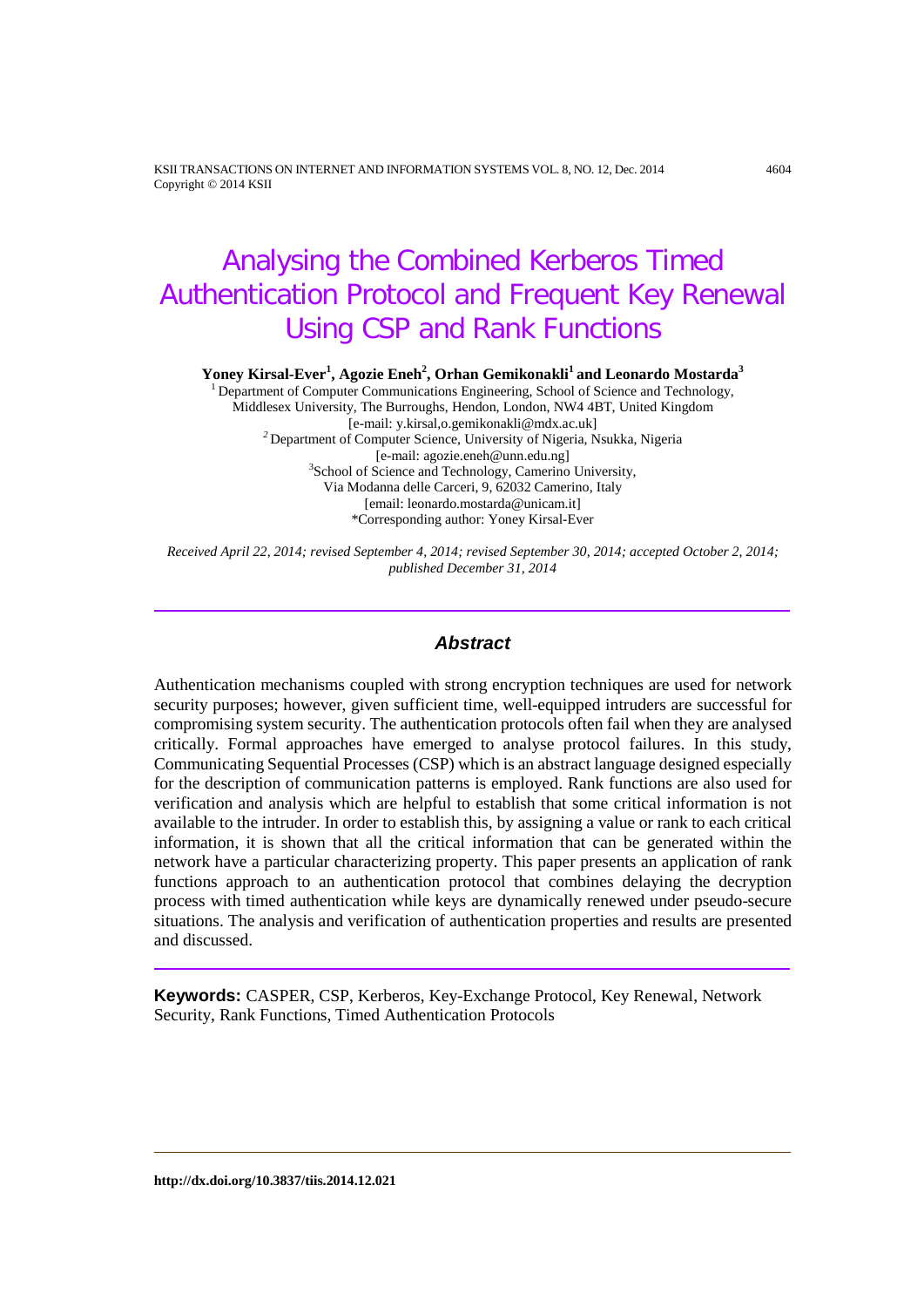## **1. Introduction**

**O**wning to the growing popularity and the use of computers and network-based electronic devices, providing privacy and data integrity has become more crucial; effective mechanisms are necessary to prevent network-based attacks and unauthorised access. For the purposes of attack prevention, authentication and access control play a vital role [1]. In order to meet increasing demands in secure computer communications, various security protocols have been developed.

Kerberos is one of these commonly used mechanisms. It is based on Needham-Schroeder Authentication Protocol [12]. It utilises symmetric key cryptography to provide authentication for client-server applications. The Kerberos architecture is divided into two core elements, Key Distribution Centre (KDC) and Ticket Granting Service (TGS). The KDC stores authentication information while TGS holds digital tickets for identifying clients and servers of networks.

A new protocol description is designed [7] as the initial step of developing a specific authentication protocol that provides authentication following a previously proposed framework [5]. This protocol has properties of Kerberos and Key-Exchange protocols together with a powerful intruder model. Although the intruder has been given power to attack, the protocol is successful in preventing replay attacks. The designed protocol adopts the challenge-response paradigm. The interactions between the entities are represented using numbers 1-19 [4]. These numbers represent the interactions between the legitimate entities of a wireless LAN environment. Interactions take place between the client and the access point, between the access point and the authentication server, between authentication server and KDC, authentication server and TGS, and between KDC and TGS.

A new approach has been proposed to shut down access to the authentication server for a period of time to enable the distribution of randomly generated keys to users in a relatively secure way [7]. Renewing keys at various intervals while potential intruders are blocked out would inevitably work against intruders. Although intruders may have the power to attack, the protocol is successful in preventing replay attacks [8].

In this research, a new protocol description is designed as the initial step of developing a specific authentication protocol, following a previously proposed framework  $[4]$ . Kerberos has been used as the platform in the development of this protocol which is based on the Key-Exchange protocol enhanced with a powerful intruder model. It is proven that the developed protocol description is sufficient despite the extensive attacking capabilities of the intruder. The components of the developed protocol description are validated and verified by rank function theorem similar to the approaches used in  $[6]$ ,  $[14]$ , and  $[15]$ . This research presents an approach of dynamically renewing keys under pseudo-secure situations thus significantly reducing the chances of potential intruders. The proposed approach involves secure key distributions at various intervals. During key distribution, temporary interruption to link/server access is ensured. The access restriction happens for short intervals.

Please note that Kerberos with timed-delay, and delayed decryption properties are presented in [5] for continuously evolved threats of penetration and other forms of attacks. However the resulting protocol is still vulnerable to new forms of intruders. On the other hand in [6] dynamically renewing keys under pseudo-secure situations is introduced which provides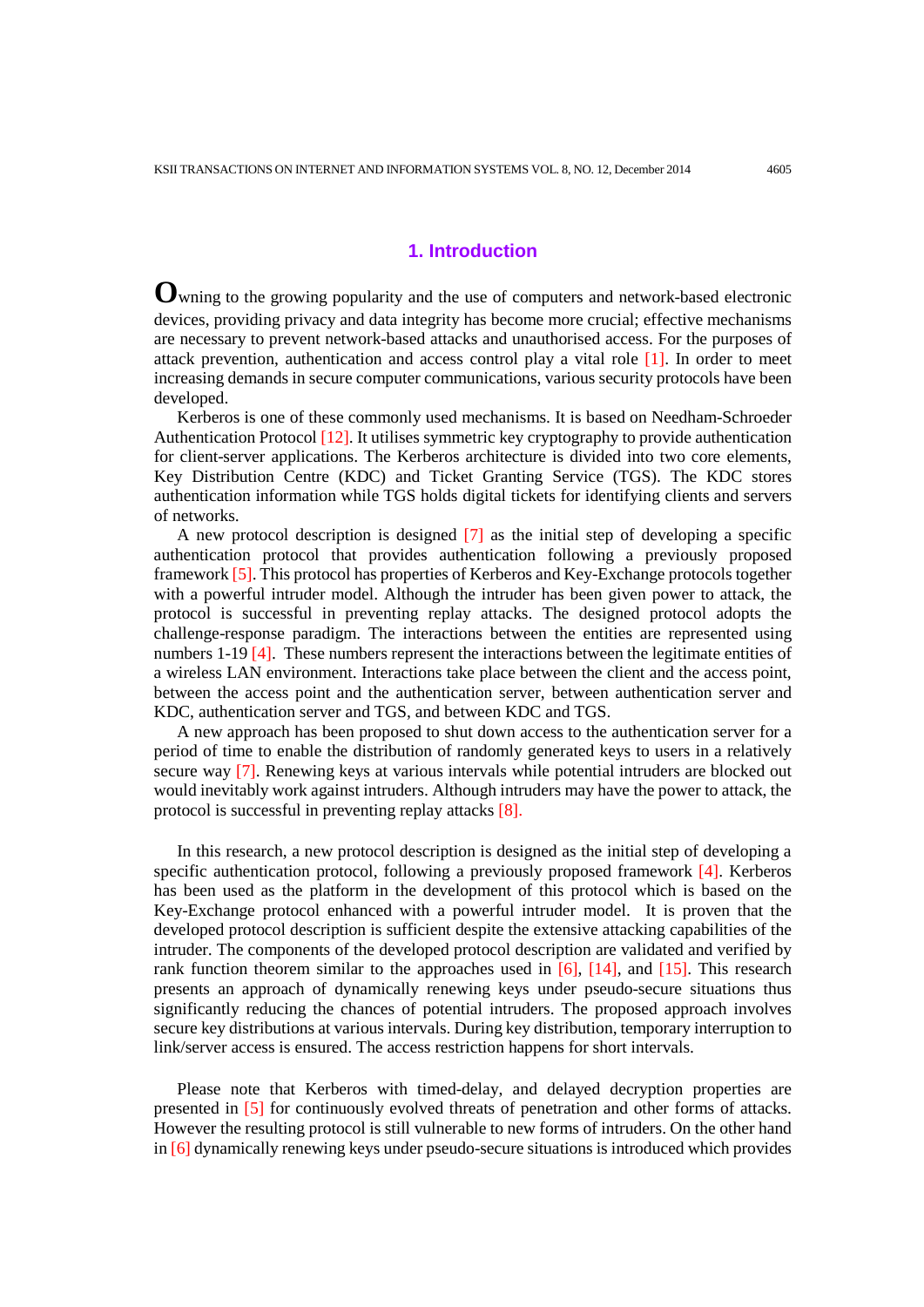secure key distributions at various intervals (During key distribution, temporary interruption to link/server access is ensured.), but protocol in  $\lceil 6 \rceil$  does not use timed-delay. Without the timed-delay, the intruders may break into the system before the key renewal takes place. The access restriction happens for short intervals. In this study the two approaches are combined in order to provide improved security. Schneider's CSP processes and rank function theorem [14] are applied to expose any flaws in the design. Possible attacks have been successfully identified. It has also been reported that, the protocols often fail when they are analysed critically [10]. At this point, formal methods emerged for verification of security protocols. One of the most preferred methods is the use of general purpose verification tools. The Communicating Sequential Processes (CSP) is one of these tools. It is an abstract language designed especially for the description of communication patterns of concurrent system components that interact through message passing. Schneider introduces the notion of rank functions to analyse the protocols by using the process algebra CSP.

Although it is proven that CSP is successful in finding attacks upon a number of protocols, description of a system needs time and substantial experience in order to avoid mistakes. In order to address these concerns, CASPER has been developed [11]. CASPER is a program that automatically produces a CSP description from a more abstract description, thus simplifying the modelling and analysis process. A CASPER script could be divided into two parts: a general part that specifies a model of a system running the protocol in question and a specific part that defines given functions; the parameters of the protocol.

Supportive ideas are also developing, to prove that formal methods are vital for validating cryptographic protocols and their relative simplicity, which makes them amenable to, automated analysis. Various results are provided in [2] to illustrate this. Addition to Cortier et.al [2], in their study Datta et. al. [17] proved security properties, such as secrecy of passwords and the keys, and non-injective agreements of network protocols that use public and symmetric key cryptography. This study is designed around a process calculus with actions for possible protocol steps including generating new random numbers, sending and receiving messages, and performing decryption and digital signature verification actions. Their study supports compositional reasoning about complex security protocols and has been applied to a number of industry standards including SSL/TLS, IEEE 802.11i and Kerberos V5.

In this work, introduced new protocol based on the use of timestamps to delaying decryption [8]. For protocol verification, Schneider's CSP process algebra is used along with the central rank function theorem. The proposed model is based on secure key distributions at various intervals. During key distribution, access to the network of servers is not allowed. The access restrictions happen for short intervals. The proposed protocol presents the initial steps for implementing a previously proposed framework [4]. In order to prevent intrusion, the proposed protocol stops user access for short intervals to ensure secure key distribution. It is assumed that attackers can sniff the exchange of keys and try to break the authentication. Because of this reason, re-exchange of the keys takes place in a secure line. Once the key distribution is completed the access is re-granted to the users. This attempt restricts the time for a potential attacker to find flaw which is sniffing the exchange of the keys, and the password, within the protocol.

#### **2. Related Work**

In order to provide higher security, various specifications regarding security protocols have been developed and many security protocols have been built around these specifications. Most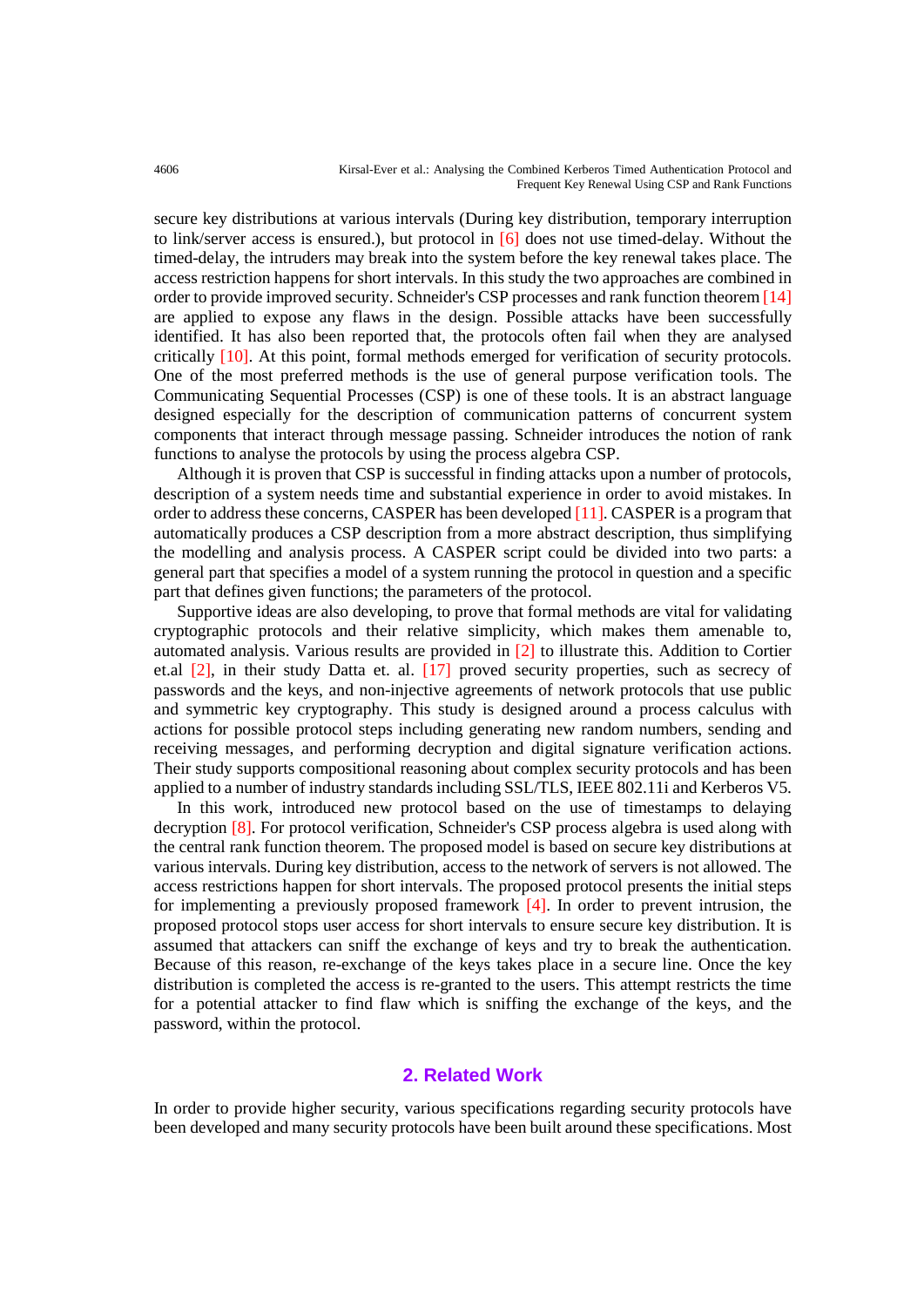of these protocols agreed upon a cryptographic key or achieved authentication specifications [1, 8].These studies indicate that cryptographic protocols are prone to various types of attacks.

In [2], an existing decision procedure for solving constraint systems is refined to prove their result. It is mentioned that several decision procedures already exist for solving constraint systems and additionally, some of them are based on a set of simplification rules allowing a general constraint system to be reduced to some simpler one.

Also, [2] shows how to safely compose secure protocols by tagging encryption, focusing on secrecy properties. It clearly states that whenever a protocol preserves the secrecy of some data, it still preserves secrecy when other tagged protocols are executed in the same environment. This property of formal methods is valid for this study as well.

Currently, formal methods, mathematically-based techniques for the specific, development and verification of software and hardware systems [22], are spreading through into every phase of protocol development. These phases are classified as design, specification and verification [22, 24].

Kerberos Authentication Protocol designed as part of project Athena, provides secret key cryptography [20]. It uses key distribution. Clients and servers use digital tickets to identify themselves to the network and secret cryptographic keys for secure communications.

Kerberos' operation is system and application independent. Kerberos provides a mutual authentication between a client and a server. It assumes that initial transactions take place on an open network where clients and servers may not be physically secure and packets travelling on the network can be monitored and even possibly modified. Kerberos is independent of the security features defined in IEEE 802.11.

In wireless networks, although Kerberos relies on the provisions of IEEE 802.1 x standards, owing to the fact that, its operation is system and application independent, security features for authentication are independent as well. Kerberos protocol assumes that initial transactions take place on an open network where clients and servers may not be physically secure and packets travelling on the network can be monitored and even possibly be modelled [18]. Zrelli and Shinoda designed the integration of Kerberos protocol as an authentication method in existing EAP-based authentication frameworks. They defined the architectural elements and their interactions, and the encapsulation of Kerberos messages in EAP packets are specified [19].

The framework's three entities (the supplicant, the authenticator, and the authentication server) mutually authenticate each other prior to data traffic  $[4, 6]$ . It was built on the assumption that none of the parties should be trusted in a wireless local area network communication environment.

Kerberos's mutual authentication uses a technique that involves a shared secret, which works like a password. Many authentication techniques send passwords with no encryption, allowing them to be compromised by an unauthorized party. However, Kerberos solves this problem via encryption. Instead of sending the password, an encrypted key derived from the password is communicated and thus the password is never sent as plain text. This technique can be used to authenticate a client, but can also be used for mutual authentication of a server. Once authentication takes place, all further traffic is to be encrypted, allowing even new encryption keys to be communicated securely.

Generally, authentication protocols are verified by the use of exact models representing the protocols. Usually, the representative models describe the principals including intruders or attackers. While it may be easier to describe an attacker with simple attributes, it is more difficult to describe attackers with complex attributes in situations where third parties can easily be realised. As Meadows stated in his study entitled, "Formal verification of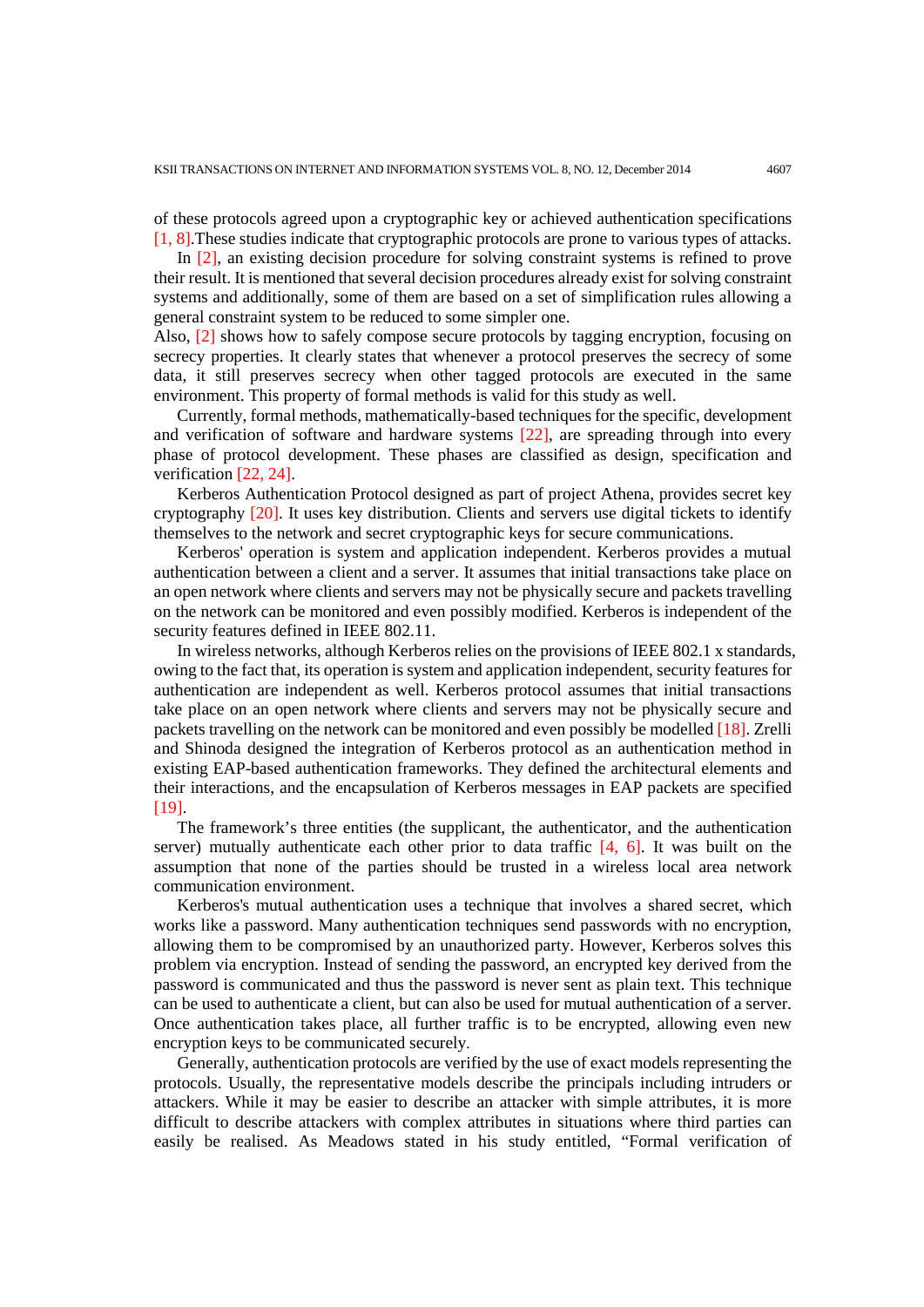cryptographic protocols: A survey. In Advances in Cryptology", the current methods of verification adopt formal approaches for code generation and analysis of protocols [25].

In their work, "Local search in model checking", Roscoe *et.al* [24] stated that, A popular mathematical algebra namely CSP developed by [26] has recorded the most remarkable progress in the perspective of describing concurrent systems. FDR is a model checking tool developed by Formal Systems, that establishes results about concurrent and reactive systems described in CSP. FDR functions check if implementation refines the specification of the system. In this research, systems considered are authentication protocols. Despite the unrivalled power of description inherent in the CSP language, the process of producing CSP scripts by hand remains difficult, error prone, and time-consuming. CASPER, a compiler, which translates high level description of protocols to CSP codes by Lowe [11], is progressing and is achieving the required results. Each section of the CASPER script has different tasks, such as declaration of the agents, which are taking part in the protocol, definition of the protocol itself, which runs the protocol [6].

In order to model protocols, the participants in the protocols are modelled as well [3, 14]. In a simple protocol, it is assumed that there are two communicating principals, A and B, and an adversary who is the attacker. The attacker is modelled as having capacity to intercept messages in all directions, modify messages, inject new messages and transmit messages [14].

As stated previously, to present the model of the attacker in CSP, initial steps involve determining the extent of information that could be available to an attacker with formerly mentioned potentials. In a simple protocol, there are two communicating principals, A and B, and an adversary, who is the attacker are represented as [14];

1. with unknown number of clients:

 $NET = (|||j \in_{USER} \text{USER}_i)|$  [trans, rec] | ATTACKER

2. with only two participants (client/agent):

 $NET = (USER<sub>A</sub> || | USER<sub>B</sub>) | [trans, rec] | ATTACKER$ 

The attacker is modelled in a way to have the capacity of intercepting messages in all directions, modifying messages, injecting new messages and transmitting messages [14]: ATTACKER sat  $\text{(INIT } \cup \text{(tr } \Downarrow \text{trans})$  ⊢ tr  $\Downarrow$  rec

This theorem is used here to explain that the sets of all the messages that pass through the rec channel are a function of the initial knowledge of the attacker and the sets of the messages input on the trans channel follow:

ATTACKER(S) = trans? i? j? m  $\Rightarrow$  ATTACKER (S ∪ m) $\Box$  i, j ∈ USER, S ⊢ m rec. i! j!  $m \Rightarrow$  ATTACKER (S)

The proposed framework and protocol script [8] provide a design of security solution for wireless local area networks. Since Kerberos is a trusted third party authentication protocol, its paradigms and entities are finalised for the proposed framework [4]. This framework is a timed model security protocol; that uses timestamps to delay of messages by intruders decryption (i.e. attacker cannot break communication for certain amount of time). An approach has been proposed to stop access to authentication server for a period of time to enable the distribution of randomly generated keys to users  $[6]$ . Keys are renewed at various intervals while external access to the system is disabled. Another protocol has been developed with the combination of Kerberos Authentication Protocol and Encrypted Key Exchange Protocol [5] with the addition of "delay decryption" property of the Kerberos Authentication Protocol [8].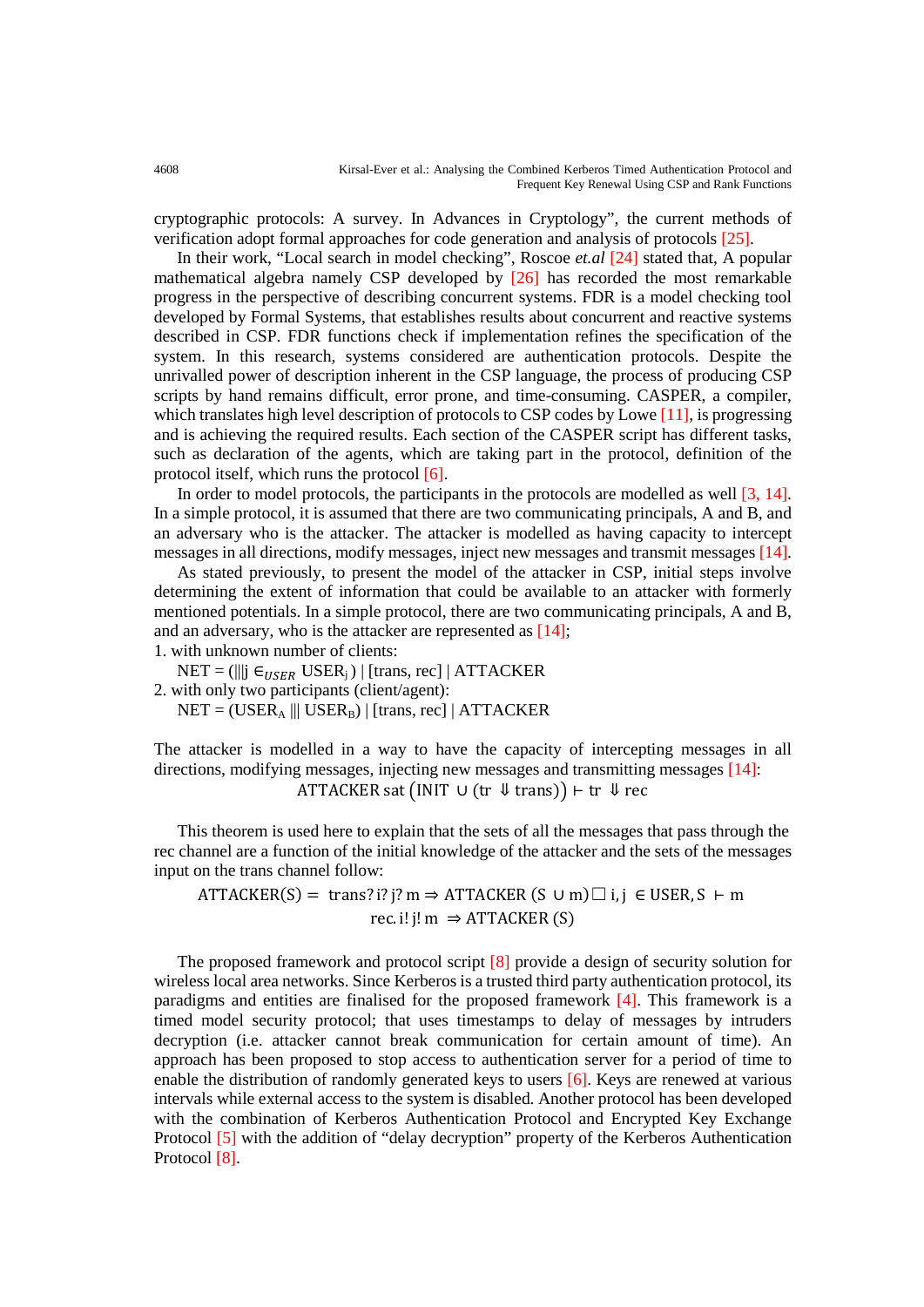Apart from these, with the use of the inference rule to analyse a typical Kerberos protocol in the presence of the TGS reveals that the protocol is subject to a TGS masquerade attack. As discussed in the study of [3], authentication in Kerberos requires a **client,** *C,* to send a request to the **authentication server**, *AS,* requesting credentials for a given **application server**, *V.* The *AS* responds with the requested credentials consisting of a ticket and a session key encrypted with the client's key. Kerberos exchanges may also be in the presence of a TGS. The CSP model of inference is as follows:

1. C → AS: Options  $||$  ID<sub>C</sub>  $||$  Realm  $||$  ID<sub>tgs</sub>  $||$  Times  $||$  Nonce<sub>1</sub> 2. AS → C: Realm ||  $ID_C$ || Ticket<sub>tgs</sub> ||  $E_{kc}$ [K<sub>c, tgs</sub> || Times || Nonce<sub>1</sub> || Realm<sub>tgs</sub> ||  $ID_{tgs}$ ] 3. C  $\rightarrow$  TGS: Options  $\|$  ID<sub>v</sub> $\|$  Times  $\|$  Nonce<sub>2</sub>  $\|$  Ticket<sub>tgs</sub>  $\|$  Authenticatior<sup>p</sup> 4. TGS → C: Realm<sub>c</sub> || ID<sub>c</sub> || Ticket<sub>v</sub> || E<sub>kc, tgs</sub> [K<sub>c,v</sub> || Times || Nonce<sub>2</sub> || Realm<sub>v</sub> || ID<sub>v</sub>] 5. C  $\rightarrow$  V: Options || Ticket<sub>v</sub> || Authenticatior<sup>c</sup> 6. V  $\rightarrow$  C:  $E_{kc,v}$  [TGS<sub>2</sub> || Subkey || Seq #]

Nevertheless, the same study shows that, in distributed systems where the intruder has reasonable communication and computational power belonging to the same administrative domain, Kerberos may be compromised. In other words, the chance of impersonating a principal by an intruder is higher where AS and TGS are on the same broadcast network. Additionally, Trace Semantics are used by [14] to specify security properties, such as secrecy of passwords and the keys, key agreements, for protocols as trace specifications. This is done with the following definitions:

$$
P \text{ sat } S \Leftrightarrow \forall \text{ tr } \in \text{traces}(P) \cdot S(\text{tr})
$$

where *P* is a **process** and *S* is a **predicate**. *P* **satisfies** *S*, if *S(tr)* holds for every **trace,** *tr* of P. In terms of occurrence of events in its traces, the following definition is used for some sets of events R and T:

P sat R precedes T 
$$
\Leftrightarrow
$$
  $\forall$  tr  $\in$  traces(P)  $\bullet$  (tr  $\upharpoonright$  R  $\neq$   $\Leftrightarrow$   $\Rightarrow$  tr  $\upharpoonright$  T  $\neq$   $\Leftrightarrow$ )

where a **process** *P* **satisfies** the **predicate** *R* **precedes** *T* if any occurrences of an event from *T*  is **preceded** by an occurrence of an event from *R* in every **trace,** *tr* of *P*.

As mentioned before, in the same study of [14] and [15], a set of rules is introduced and defined as well to verify the specifications. According to this study, set of rules defined as **atom A**, in this, another three sets are considered which are known as the set of participant identities on the network to be **U,** the set of nonces used by the participants in protocol run as **N** and the set of encryption keys used as **K**. Altogether, the atoms are defined as  $A = U \cup N \cup$ **.** A message space **M** contains all the messages and signals that appear during the protocol's run in a way that  $m \in A \Rightarrow m \in M$ . A rank function  $\rho$  is defined in order to map events and messages to integers,  $\rho: M \to Z$ . This space is divided into two parts for characterising those messages that the intruder might get hold of [14]:

$$
M_{P-} = m \in M \mid \rho \leq 0
$$
  

$$
M_{P+} = m \in M \mid \rho > 0
$$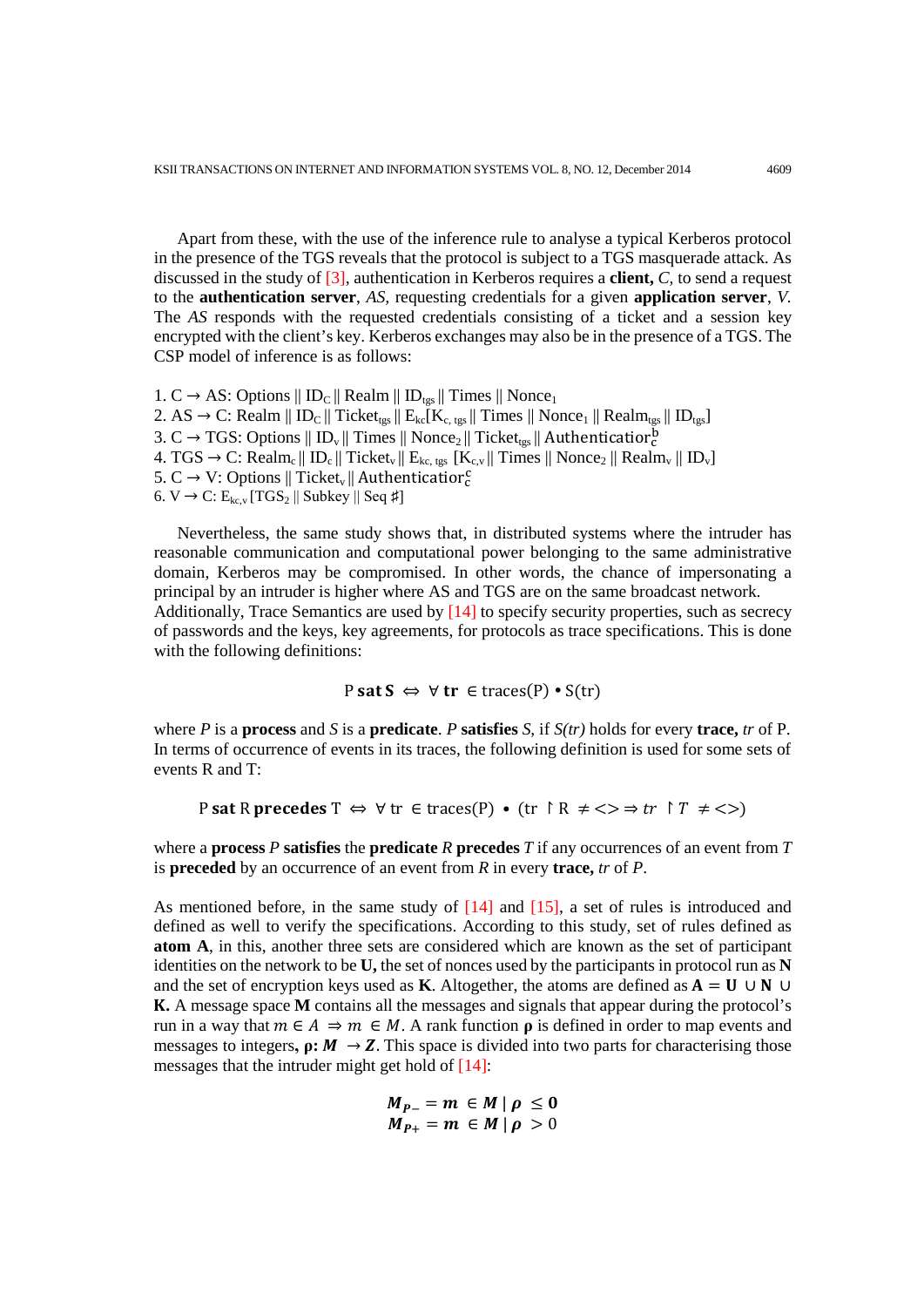where  $M_{p-}$  is defined as a non positive rank, for those messages that the enemy should never get hold of, where  $M_{P+}$  is assigned for positive rank of, without compromising the protocol.

A general rank function theorem is presented in order to ensure that a protocol will be verified to be correct with regard to its security properties, such as secrecy of passwords and the keys, if all the steps of the theorem are proven  $[14]$ . For the sets R and T, there is a rank function,  $\rho: M \rightarrow Z$ :

1.∀ $m \in$  **IK**  $\cdot \rho(m) > 0$  $2. \forall S \subseteq M$ .  $(\rho(S) > 0 \land S \vdash m) \Rightarrow \rho(m) > 0$  $3. \rho(B) \leq 0$ 4.  $\forall i. (USER_i|[A]|Stop)$ sat  $\rho(tr \rhd rec) > 0 \Rightarrow \rho(tr) > 0$ 

then ( $\parallel \parallel$   $\in$   $_{\text{USER}}$  USER<sub>j</sub>) | [trans, rec] | ATTACKER **sat** R **precedes** T. In condition 4, the notation  $\mathbf{tr} \restriction \mathbf{rec}$  denotes the projection of trace  $\mathbf{tr}$  onto the channel  $\mathbf{rec}$ : in other words, the subsequence of rec events occurring within *tr*. This requirement on USER<sub>i</sub> blocked on a is that if only positive rank messages are received, then no non-positive rank message should be produced. The application of theorem is as follows:

1. Every message in *IK* has positive rank.

2. If every message in a set *S* has positive rank, and  $S \vdash m$ , then m has positive rank.

3. USER $_B$  does not have positive rank.

#### **3. Work Done**

Despite the multiplicity of authentication approaches for improving network security, different types of attacks continue to evolve.

#### **3.1 The Proposed Protocol**

The proposed framework [4] has been designed for providing a trusted third party authentication for wireless networks that require a high level of security. Furthermore, the proposed protocol script is based on Kerberos and uses Encrypted Key Exchange Protocol [5]. Since the proposed protocol is a timed model security protocol, it uses timestamps to delaying the decryption of messages by intruders. In a previous study  $[6]$ , the proposed approach was shutting-down external access to a network for a period of time (e.g. 140 seconds), to enable the distribution of randomly generated keys to users in a relatively secure way. The protocol has been further improved with the introduction of the "delay decryption" property of the Kerberos Authentication Protocol [7]. During protocol verification and validation, it was shown that, due to the strong encryption assignments and authentication specifications there were no attacks found, even when new options "Guessable" and "Crackable" are added to "#Intruder Information" section [8].

### **3.1.1 The Framework of the Proposed Protocol**

The protocol proposed in this paper is a version of the protocol reported in [9] within the designed framework of [8]. In the framework, both the program and data containing the credentials of the legitimate entities of a particular wireless LAN environment are installed on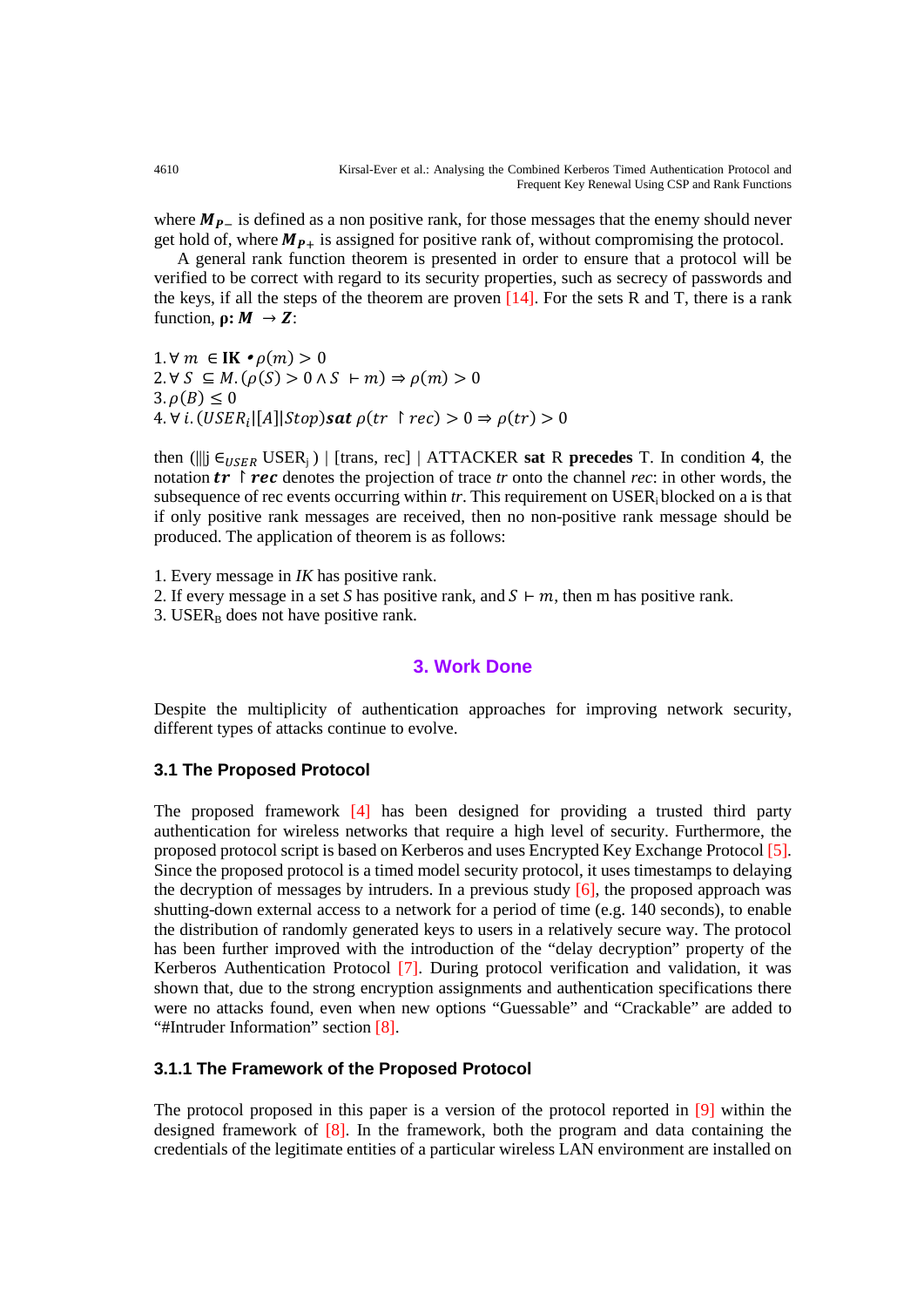each of the entities as well as TGS and KDC. The credentials are the identities of the devices (such as MAC addresses) and they are stored with cryptographic protection. The protocol adopts the challenge-response paradigm. The interactions between the entities are represented using numbers 1-19 [4]. This is shown in the following **Fig. 1**.

- 1. The supplicant (wireless client) sends an Extensible Authentication Protocol over LAN (EAPOL) start message to the authenticator (access point) requesting authentication.
- 2. The access point (AP) responds with a challenge to the supplicant to supply the supplicant's device identity. The AP also bundles the MAC address of the AP itself along with the challenge on actual network traffic under strong encryption to the supplicant.
- 3. The supplicant responds to the AP after processing the challenge. The supplicant processes the challenge by decrypting the challenge text and ensuring that the AP's MAC address is found in the supplicant's database of possible APs that the supplicant response is also under strong encryption.
- 4. The AP challenges the authentication server (AS). The challenge text is bundled with the AP's and the supplicant's MAC address still under strong encryption.
- 5. The AS sends an EAP over LANs (EAPOL) start message to the KDC requesting authentication.
- 6. The KDC responds with a challenge to the AS to supply the AS's device identity. The KDC point also bundles the MAC address of the AS itself along with the challenge on actual network traffic under strong encryption to the AS.
- 7. The AS challenges the KDC. The challenge text is bundled with the AS's, AP's and the supplicant's MAC addresses still under strong encryption.
- 8. The KDC responds to the application server's challenge after processing the content of the challenge text. The process involves the decryption of challenge text and a conformation or proof of knowledge of the existence of both AS and the address of the server. The KDC sends this response under encryption to the AS.
- 9. The AS sends an EAPOL start message to the TGS requesting authentication.
- 10. The TGS responds with a challenge to the AS to supply the AS's device identity. The TGS points also bundles the MAC address of the AS itself along with the challenge on actual network traffic under strong encryption to the AS.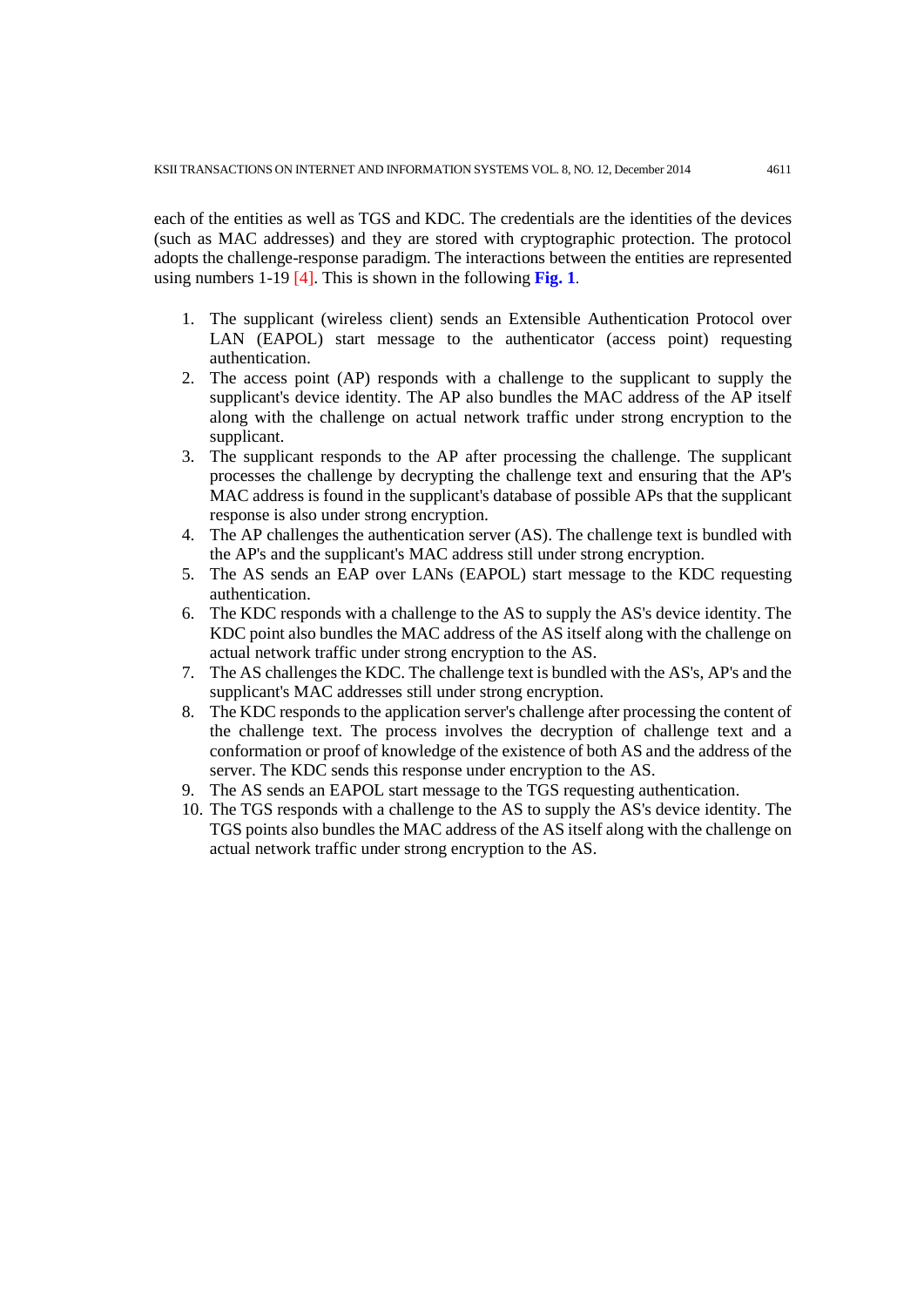4612 Kirsal-Ever et al.: Analysing the Combined Kerberos Timed Authentication Protocol and Frequent Key Renewal Using CSP and Rank Functions



**Fig. 1.** Proposed Framework

- 11. The AS challenges the TGS. The challenge text is bundled with the AS's, AP's and the supplicant's MAC addresses still under strong encryption.
- 12. The TGS responds to the AS's challenge after processing the content of the challenge text. The process involves the decryption of challenge text and a conformation or proof of knowledge of the existence of both AS and the address of the server. The TGS send this response under encryption to the AS.
- 13. The KDC server challenges the TGS. The challenge text is bundled with the KDC's, AP's and the supplicant's MAC addresses still under strong encryption.
- 14. The TGS responds to the KDC's challenge after processing the content of the challenge text. The process involves the decryption of challenge text and a conformation or proof of knowledge of the existence of both KDC and the address of the KDC. The TGS sends this response.
- 15. The AS responds to the AP's challenge after processing the content of the challenge text. The processing involves the decryption of the challenge text and a conformation or proof of knowledge of the existence of both the AP and the supplicant within the secured database of the server. The response includes the MAC address of the server. The AS sends this response under encryption to the AP.
- 16. The AP challenges the supplicant to run the program to authenticate the end user.
- 17. If the user responds correctly to the authentication request, the supplicant responds accordingly to the AP.
- 18. The AP sends the users sign-on response from the supplicant to the AS for the necessary processing.
- 19. The AS responds to the AP with either the ACCEPT packet or the REJECT packet depending on the outcome of the processing, to the AP. This makes the AP to transition to the authorised state to allow traffic to and from the supplicant with the ACCEPT message or unauthorised state with the REJECT message.

The proposed protocol that has improvements over Kerberos authentication is designed to improve security and minimise the threat of possible attacks. Firstly Kerberos Authentication protocol's capability is checked. New protocol model is designed to minimise possible attacks.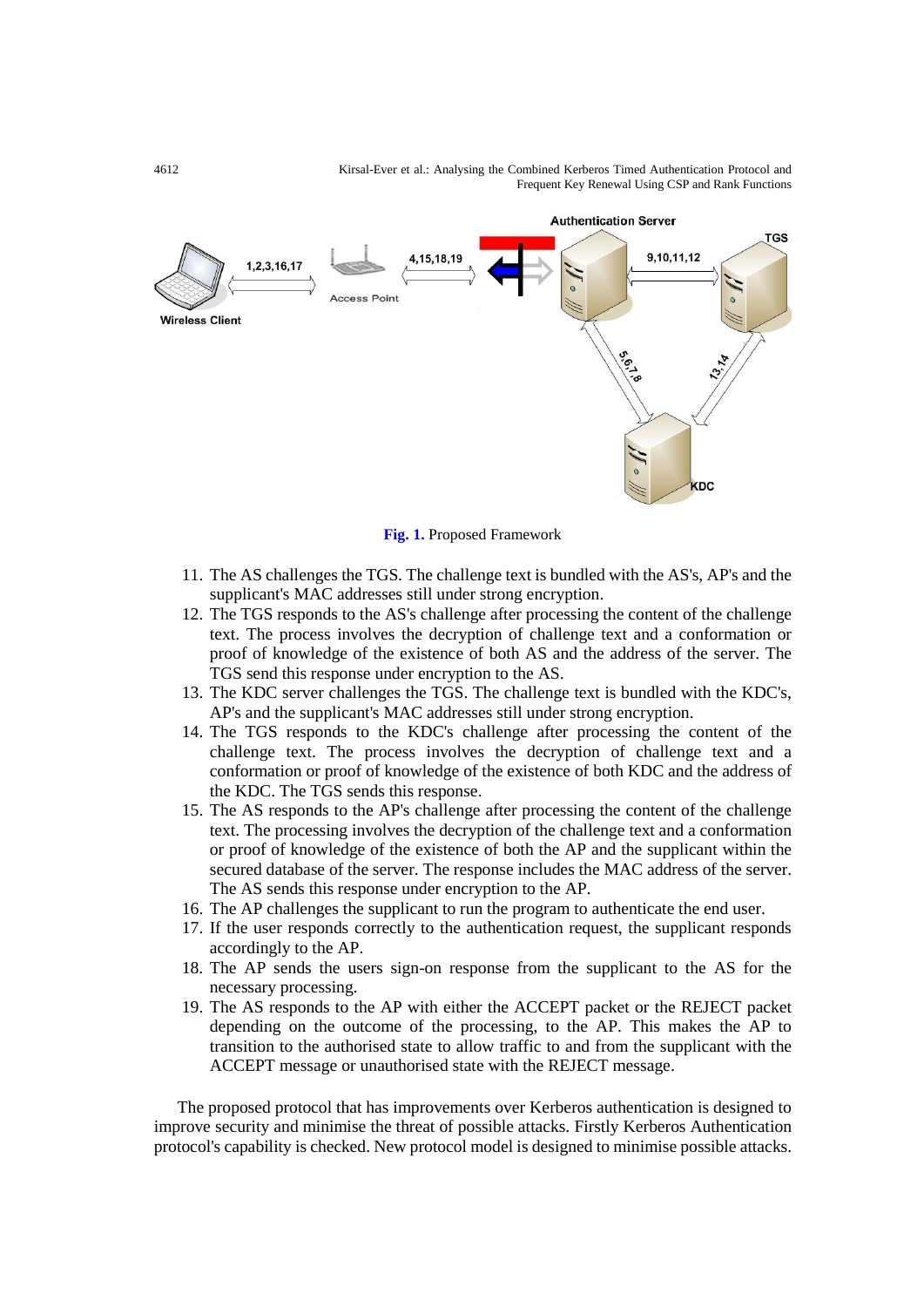Since it minimises possible attacks, new improvements will be introduced on the specifications and description of the protocol. This is done by the validation of *delay decryption* and *timed authentication* encryption of entities and then, encryption of the messages will be tried with different keys as well as passwords. It has been observed that when these changes on the protocol are checked with CASPER, time to find flaw within the protocol, has significantly increased compared to existing protocol taken as a reference. The results are presented in **Table 1**. It shows that the new designed protocol is superior to previously reported ones in terms of unit times for finding flaw within the protocol [8].

**Table 1.** Comparison of time to find flaw within the protocol

| Protocol                                                           | Times (secs.) |
|--------------------------------------------------------------------|---------------|
| Needham-Schroeder                                                  | 68            |
| Kerberos Key Exchange without delay-decryption                     | 140           |
| Kerberos Key Exchange with delay-decryption                        | 220           |
| Kerberos Key Exchange with delay-decryption and password encrypted | 360           |

#### **3.2 The CSP Model of the Proposed Protocol**

In this section, the CSP representation of the proposed protocol is modelled as a network. CSP scripts are designed by depending on appropriate sections of the protocol script. While modelling the different processes of a protocol, advantage of the extensibility of CSP gives the opportunity to add additional elements to the processes. The following scripts are representations of three participants of the proposed protocol under *#Processes* section:

```
#Processes
INITIATOR(A,S,na) knows SK(A), SPK, SKey(A), 
PK(A), passwd(A,B)
RESPONDER(B,S,nb) knows SK(B), SPK, SKey(B), 
passwd(A,B)
SERVER(S,kab) knows PK, SSK(S), SKey, passwd
INITIATOR(A, S, na) =
[] B : Agent @ A != B & env_I.A.(Env0, B,<>) ->
output.A.S.(Msg1, Encrypt.(SKey(A), <B>),<>) ->
[] kab : SessionKey @ [] ts : TS @ [] pkb : 
addGarbage_(PublicKey) @ 
input.S.A.(Msg2, Encrypt.(passwd(A, B), <S, 
A, Timestamp.ts, 
Encrypt.(PK(A), <kab>), pkb>), <>) ->
output.A.B.(Msg3, Encrypt.(passwd(A, B), <A, 
Timestamp.ts, na, Encrypt.(pkb, <kab>)>),<>) ->
[] nb : Nonce @ [] tb : TS @ 
input.B.A.(Msg6, Encrypt.(inverse(kab), 
\n  <nb, na, Timestamp.tb>\n \rightarrow[] ta : TS @ output.A.B. (Msg7, Encrypt. (kab,
<nb, Timestamp.ta>),<kab>) ->
close.A.INITIATOR_role -> STOP
```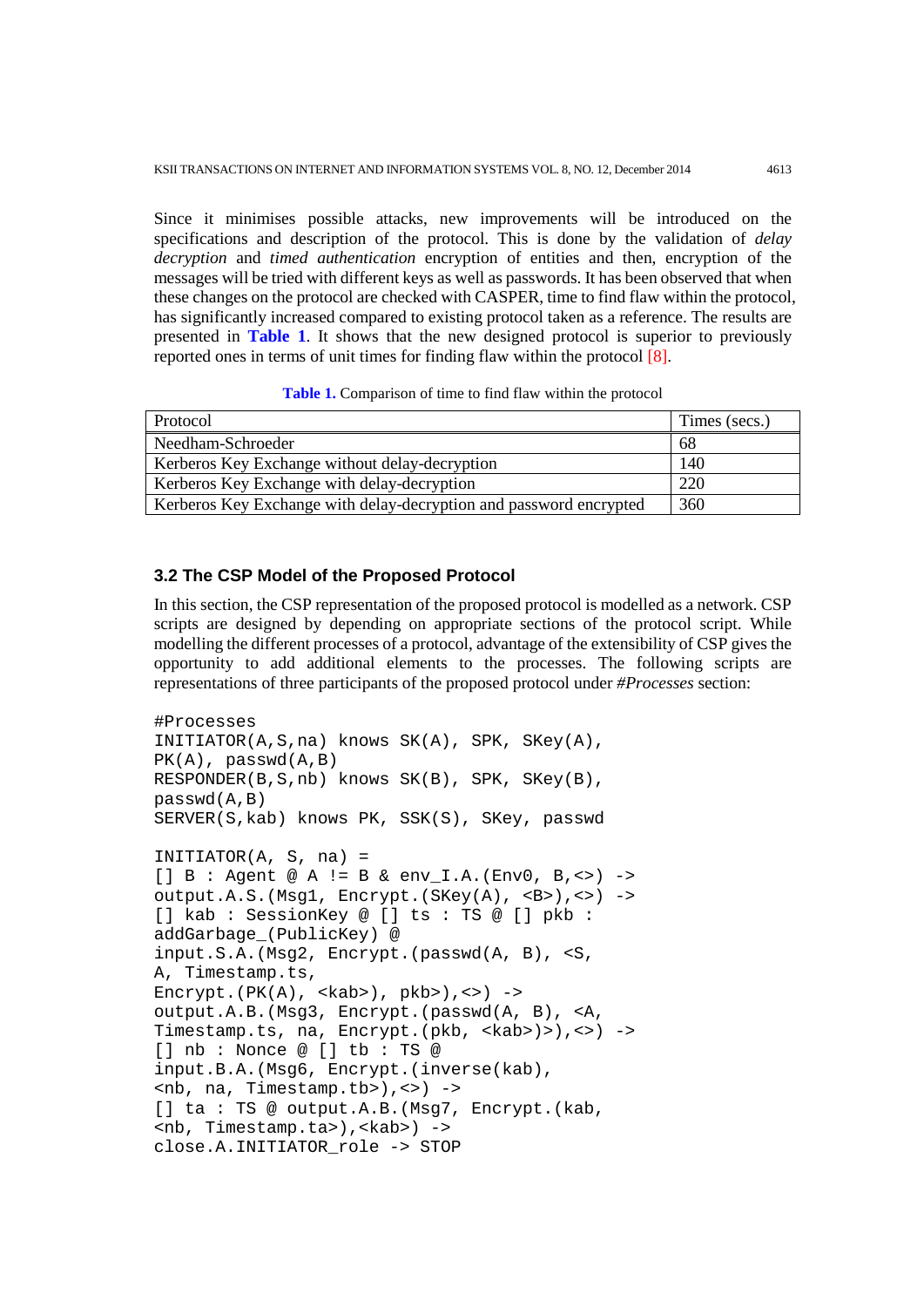In the #Processes" section, the first parameter of each *process* (here A, B and S) should represent agent identities used in the #Protocol description" section. Names are given to the roles played by the different agents. In this protocol, INITIATOR, RESPONDER, and SERVER are chosen. The parenthesized parameters and the variables following the keyword "knows" define the knowledge that the agent is expected to have at the beginning of the protocol run.

```
RESPONDER(B, S, nb) =
[] A : Agent @ 
[] v : addGarbage_({Encrypt.(passwd(A, B), 
<A,Timestamp.ts, na, Encrypt.(pkb, <kab>)>) 
| A <- Agent, B <- Agent,
kab <- SessionKey, na <- Nonce, 
ts <- TS, pkb <- addGarbage_(PublicKey)}) @ 
A != B & input.A.B.(Msg3, v,<>) ->
output.B.S.(Msg4, Encrypt.(SKey(B), <A>),<>) ->
[] pka : addGarbage_(PublicKey) @ [] now : TS @ 
decryptable(v, pka) and nth(decrypt(v,pka), 1) == Aand nth(decrypt(v,pka), 2) == now anddecryptable(nth(decrypt(v,pka), 3), passwd(A,B)) 
and decryptable(nth(decrypt(v,pka), 4), SK(B)) & 
input.S.B.(Msg5, Encrypt.(passwd(A, B), 
<S, B, pka>),<Timestamp.now>) -> 
RESPONDER_0'(B, S, nb, A, v, pka, 
nth(decrypt(nth(decrypt(v,pka),3)))) 
RESPONDER'(B, S, nb, A, v, pka, na) =
RESPONDER''(B, S, nb, A, v, pka, na, 
nth(decrypt(nth(decrypt(v,pka),4),SK(B)),1))
RESPONDER''(B, S, nb, A, v, pka, na, kab) =
[] tb : TS @ 
output.B.A.(Msg6, Encrypt.(kab, <nb, na, 
Timestamp.tb>),<kab>) -> [] ta : TS @ 
input.A.B.(Msg7, Encrypt.(inverse(kab), 
<nb, Timestamp.ta>),<kab>) -> 
close.B.RESPONDER_role -> STOP
```
In this proposed protocol, the initiator *A* and *S* are expected to know own **identity** *A, S,* the **nonce** *na, nb* and *ns*, the **public key** *PK*, own **secret key** *SK(A)*, **server key** *SKey(A)* and common **password** *passwd(A,B).* Since, actual work of *S* is designed a SERVER, it is not necessary to define its keys in both INITIATOR and RESPONDER.

```
SERVER(S, kab) =[] A : Agent @ [] B : Agent @ 
input.A.S. (Msg1, Encrypt.(SKey(A), <B>)>, <>) ->
[] ts : TS @ 
output.S.A.(Msg2, Encrypt.(passwd(A, B), <S, A,
```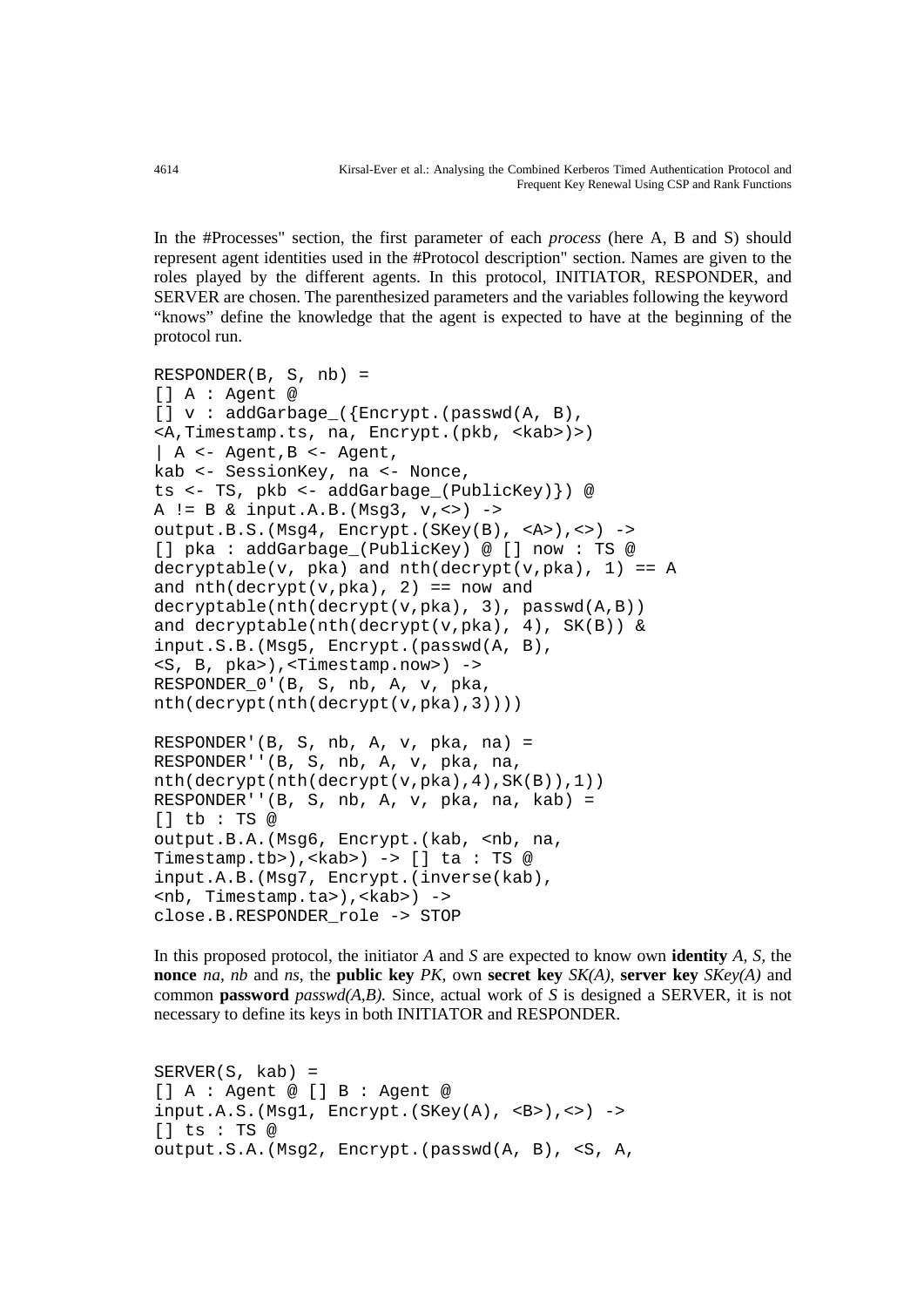KSII TRANSACTIONS ON INTERNET AND INFORMATION SYSTEMS VOL. 8, NO. 12, December 2014 4615

```
Timestamp.ts, Encrypt.(PK(A), <kab>), PK(B)>), <>) ->
input.B.S. (Msg4, Encrypt.(SKey(B), <A>)>), <>) ->
output.S.B.(Msg5, Encrypt.(passwd(A, B), 
\langle S, B, PK(A) \rangle, \langle > \rangle ->
close.S.SERVER_role -> STOP
```
In the model above, keywords *input* and *output* are used to define *receive* and *send* application respectively, where *trans* and *rec* keywords are the general definition for this purpose in Schneider's CSP definitions. Also, instead of key words USER<sub>A</sub>, USER<sub>B</sub>, *INITIATOR* and *RESPONDER* are used. The CSP representations of each process (known as agents) show that the entities of the messages are encrypted with their own public keys.

```
#Protocol description
0. -> A : B
[A \mid B]1. A \rightarrow S : {B}{SKey(A)}2. S -> A : {S, A, ts, {kab}{PK(A)}, PK(B) \
\{passwd(A,B)\}\3. A \rightarrow B : {A, ts, na, {kab}{pkb \
\{P(K(B))\}\ {passwd(A,B)} \v
[A \mid = B]4. B \rightarrow S : {A}{SKey(B)}5. S -> B : {S, B, PK(A) % pka}{passwd(A,B)} 
[decryption] [v, pha) and nth(decrypt(v,pka), 1) == A \setminusand nth(decrypt(v,pka), 2) == now \ \ \ \and decryptable(nth(decrypt(v,pka), 3), passwd(A,B)) \setminusand decryptable(nth(decrypt(v,pka), 4), SK(B))]
\langlena := nth (decrypt (nth(decrypt(v,pka), 3))) ; \
kab := nth (decrypt (nth(decrypt(v,pka), 4), SK(B)), 1)>
6. B \rightarrow A : \{nb, na, tb\}\{kab\}7. A -> B : {nb,ta}{kab}
```
As it is seen from the above script, the protocol is designed in a way that, the INITIATOR, A creates and sends a message, Msg 3, but the RESPONDER, B stores this message in variable v, without trying to interpret it. That is to say, RESPONDER, B decrypts this message and performs the appropriate checks only after receiving message in the future steps, which is defined Msg 5. Msg 3 was encrypted with the inverse of the key received in Msg 5. Since the inverse of the password received is itself, B expects the common password.

```
A != B & input.A.B. (Msg3, v, \leq) ->
output.B.S.(Msg4, Encrypt.(SKey(B), <A>),<>) ->
[] pka : addGarbage (PublicKey) @ [] now : TS
```
In the test of Msg 5, *decryptable,decrypt* and  $nth(\_n)$  functions are used for delaying decryption purposes. Due to the use of *delay decryption*, B cannot automatically extract any fields from Msg 3. The assignments are added by using the functions encapsulated between < >. The first assignment assigns the **nonce**, *na* as the third field of Message 3, but the message itself, is encrypted with the common *passwd(A,B)*, which is distributed by the server, has to be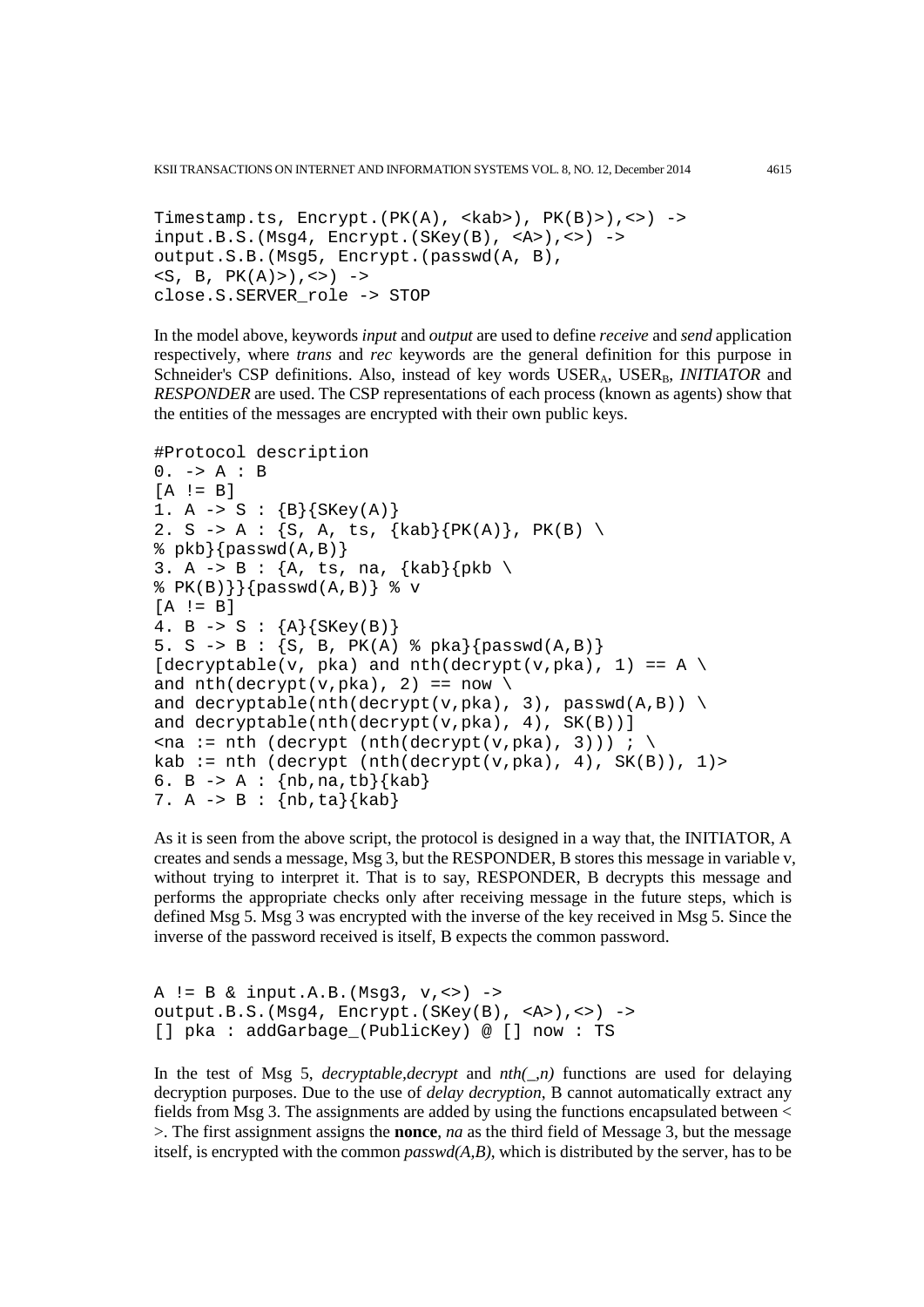decrypted using the inverse of this key which is itself. The second assignment assigns the **session key**, kab as the fourth component of Message 3 but the first field of the message is encrypted with B's public key.

```
RESPONDER'(B, S, nb, A, v, pka, 
nth(decrypt(nth(decrypt(v,pka),3))))
RESPONDER'(B, S, nb, A, v, pka, na) =
RESPONDER''(B, S, nb, A, v, pka, na, 
nth(decrypt(nth(decrypt(v,pka),4),SK(B)),1))
```
The first assignment, RESPONDER', assigns the **nonce**, *na*, as the third field of Msg 3, but the message itself, is encrypted with the **password** of A and B, has to be decrypted using the inverse of this key which is itself. The second assignment,

RESPONDER'(B,S,nb,A,v,pka,na) = RESPONDER''(B,.) assigns the **session key**, *kab* as the fourth component of Msg 3 but the first field of the message is encrypted with B's public key and decryption has to be done by using the inverse of this key which is secret key of B.

#Specification Secret(A, kab, [B]) Secret(B, kab, [A]) TimedAgreement(B, A, 2, [kab])

The following CSP process implies that A was running the protocol with B within the last 2 time units and there is mutual agreement between them. This mutual agreement depends on the value of session key chosen:

```
AuthenticateRESPONDERToINITIATOR_TimedAgreement2_kab_0(B) =
addTime(signal.Running1.RESPONDER_role.B?A?kab ->
signal.Commit1.INITIATOR_role.A.B.kab -> STOP,2)
AlphaAuthenticateRESPONDERToINITIATOR_TimedAgreement2_kab_0(B) 
=
union({|signal.Running1.RESPONDER_role.B.A,
signal.Commit1.INITIATOR_role.A.B |
A \leftarrow \text{inter}(\text{Agent}, \text{HONEST}) \mid \}, \{\text{tock}\})
```
In addition to the *timestamps*, *nonces* are also being used for authentication between the agents A and B. The intruder can try to make the first attempt to attack in Msg 3 when A sends **nonce**, *na* to B. Due to protocol *time agreement* specification, an agent's chance to attempt to connect will be timed-out by the server because of unsuccessful connection attempts thus preventing the attack.

Additionally, in the #Intruder Information section, the intruder's identity and the set of data values that he knows are initially stated. The *IntruderKnowledge* section holds the identifiers and functions of the protocol that he knows and he can apply any other value to those identifiers and functions:

```
#Intruder Information
Intruder = Mallory
IntruderKnowledge = {Alice, Bob, Mallory, Sam, Nm, PK,
```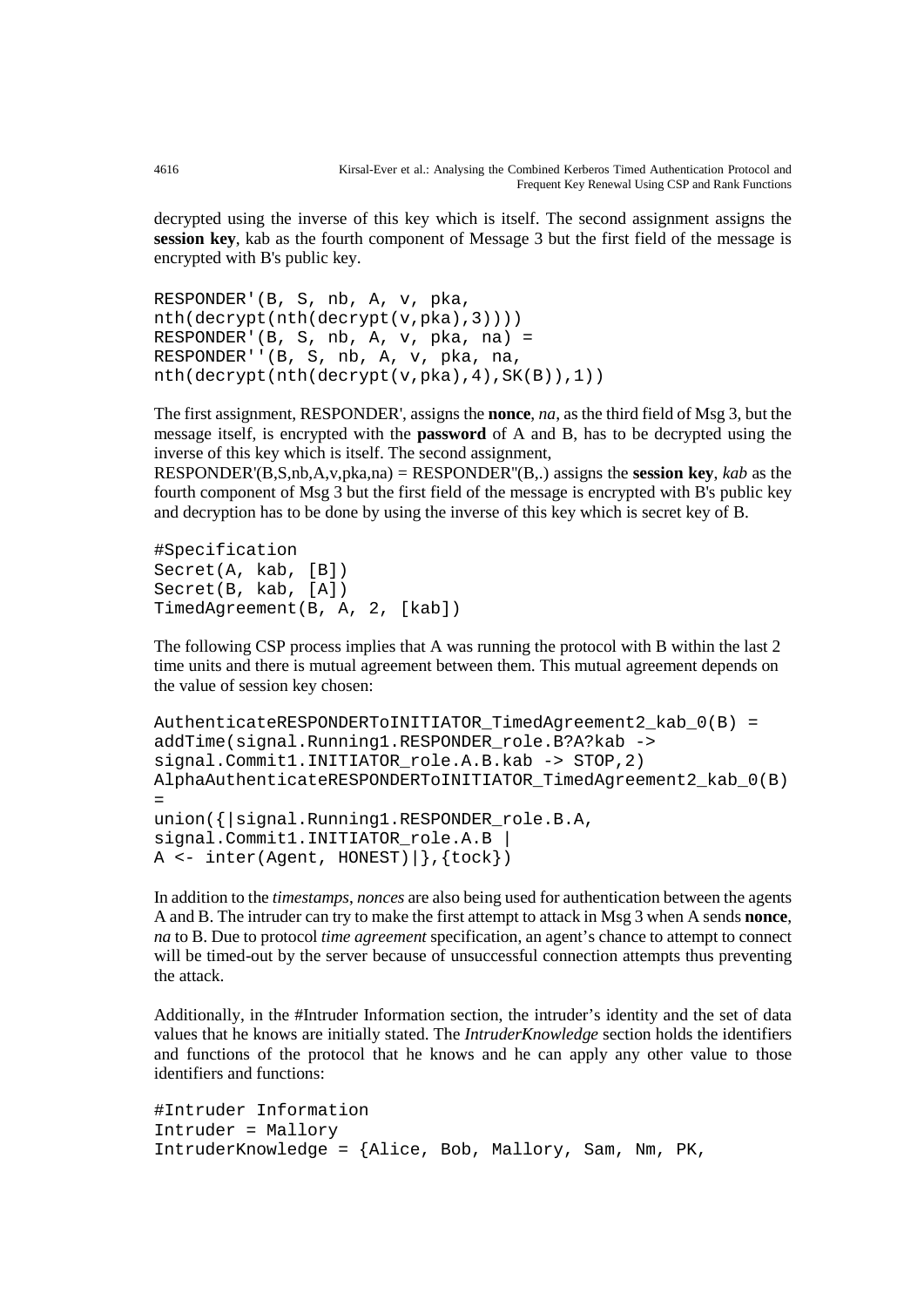KSII TRANSACTIONS ON INTERNET AND INFORMATION SYSTEMS VOL. 8, NO. 12, December 2014 4617

```
SPK, SK(Mallory), SKey(Mallory)} 
Guessable = SessionKey
Crackable = SessionKey
Crackable = ServerKey
Crackable = Password
```
Intruder has an initial knowledge of *Guessable* values and entities. Referring to the following script, the intruder closes up its initial knowledge under deductions and calculates the *fact* that cannot be learnt.

The CSP definition for the above script is:

```
IK0_init = union({Alice, Bob, Mallory, Sam, Nm, SK(Mallory), 
SKey(Mallory),
Garbage}, TimeStamp)
INTRUDER_1 = (chase(INTRUDER_0)
[ [ hear.m_ <- send.A_.B_.(1_,m_,se_) |
(1_, m_, se<sub>-</sub>, re_) <- DIRECT_MSG,
A_ <- diff(SenderType(l), {Mallory}), B_ <-
ReceiverType(1) ] [ { | the ar | } ] STOP)
[ [ say.m_ <- receive.A_.B_.(l_,m_,re_) |
(1_-, m_-, se_-, re_-) <- DIRECT_MSG, A_ <- SenderType(1_-),
B_ <- ReceiverType(l_) ]]
```
The job of Intruder is defined in the above code together with its relevance to its initial knowledge. The initially **known** *facts* are added under the following section. The key words such as *leak, hear, say,* are used to signal that a possible secret has been learnt, to represent hearing and saying a message during the authentication and transfer of a message across a network.

The keyword *leak* is used to signal that a possible secret has been learnt. Elements such as  $f_{-}$ , *IK1* are components of the intruder for currently unkown *fact* and *initial knowledge* respectively.

```
SAY KNOWN 0 =(inter(IK1, ALL\_SECRETS_DI) != \{\} &dummy_leak -> SAY_KNOWN_0) 
[] dummy_send -> SAY_KNOWN_0 
[] dummy_receive -> SAY_KNOWN_0 
SAY_KNOWN = SAY_KNOWN_0
[[ dummy_leak <- leak.f_ | f_ <- inter
(IK1, ALL_SECRETS_DI) ]]
[[ dummy_send <- send.A_.B_.(1_-, m_-, s e_-) |
(l_,m_,se_,re_) <- DIRECT_MSG, components_(m_) 
\leq IK1, A_\leq diff(SenderType(l_), {Mallory}),
B_ <- ReceiverType(l_) ]]
[ dummy_receive <- receive.A_.B_.(l_-, m_-, r e_-) |
(l_,m_,se_,re_) <- DIRECT_MSG, components_(m_) 
\leq IK1, A_\leq SenderType(1),
```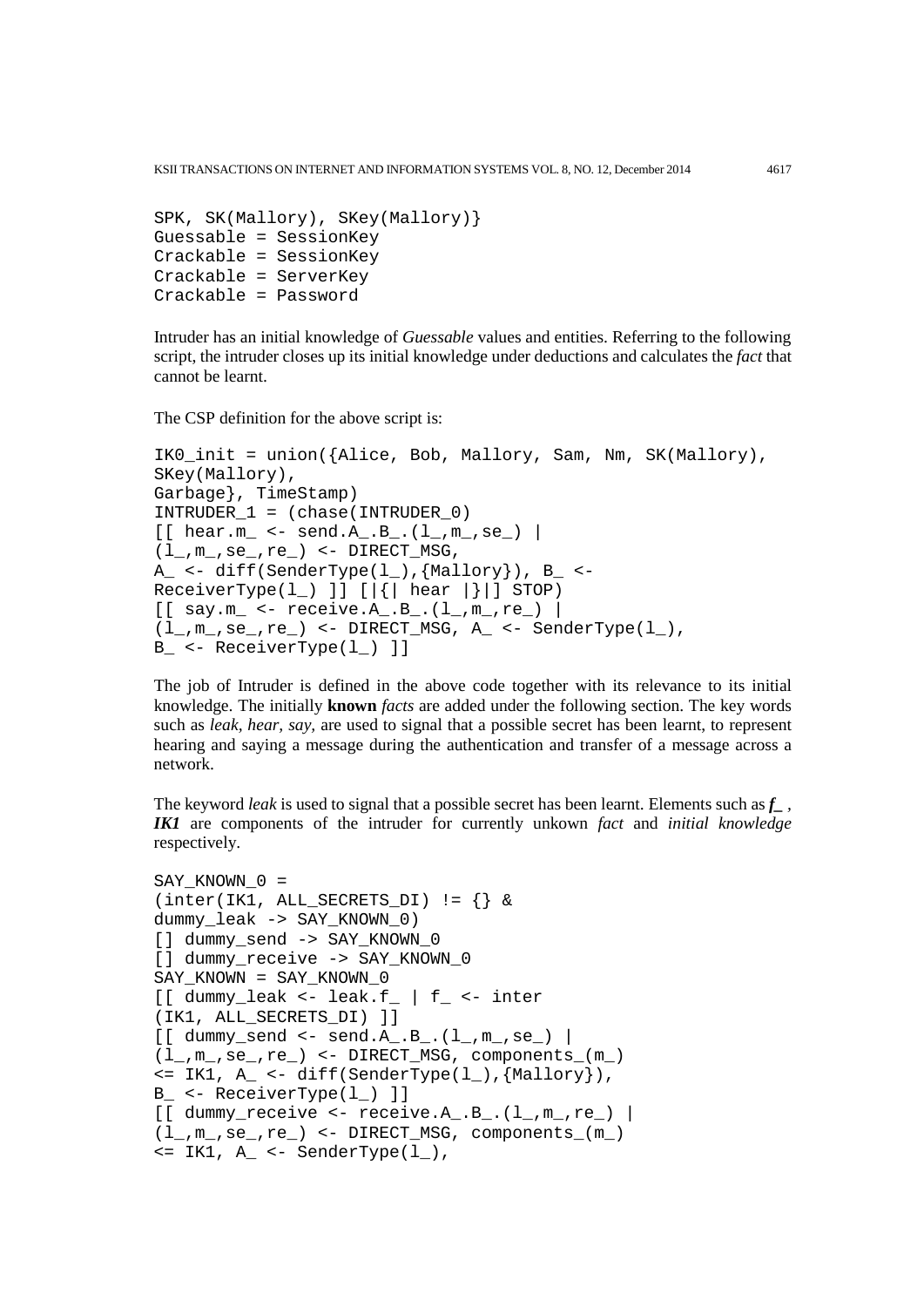```
4618 Kirsal-Ever et al.: Analysing the Combined Kerberos Timed Authentication Protocol and 
                                                       Frequent Key Renewal Using CSP and Rank Functions
```

```
B_ <- ReceiverType(l_) ]]
STOP_SET = {| send.Mallory |}
IntruderInterface = Union(\{ \} send, receive \}, \{ | crack| \})
AlphaSystem = \{|env, send, receive, close, took|\}SystemManagerInterface = inter(AlphaSystem,
CRACKING_M::AlphaManager)
SYSTEM = (SYSTEM_M::TSYSTEM_1 
[|SystemManagerInterface|]CRACKING_M::Manager)
[|IntruderInterface|] INTRUDER_M::INTRUDER
```
## **3.3 Constructing Rank Functions**

In this section the rank functions of the NET on the message space are constructed [13, 14]. The following steps and table show the rules that are constructed while creating rank functions.

1. All user **ID**s in the set *U* are assigned to a positive rank: It is assumed that **ID**s are known to Intruder and can be impersonated.

2. All the nonces in *N* are assigned to a positive rank: It is also assumed that Nonces are known to Intruder Knowledge.

3. In the protocol there are three different keys *SessionKey* which is defined as *kab*, *ServerKey* as *SKey* and Password as *passwd. kab*, *passwd* are assigned to a non-positive rank, because they are supposed to be private to agents in the protocol.

However, *SKey* is assigned to a positive rank, with the same rule that is mentioned in previous two steps.

4. The running messages between input and output channels are assigned to a non-positive rank.

5. This step came along with the previous step, which is related with signal events *Commit, Running* where input and output channels respectively.

The summary of these assumptions is as follows:

| Step | Rank function                          |  |  |  |
|------|----------------------------------------|--|--|--|
|      | $\rho(U) = 1$                          |  |  |  |
|      | $\rho(N) = 1$                          |  |  |  |
| 3    | $\rho(K) = \{ 0$ if: kab or passwd     |  |  |  |
|      | else: 1 (SKey)                         |  |  |  |
|      | $p(m_K) = \{0$ if: m(kab) or m(passwd) |  |  |  |
|      | else: $1 \text{ (m(SKey))}$            |  |  |  |
|      | $\rho(A,B,kab,na) = 1$ and             |  |  |  |
|      | $\rho(B,A,nb,na) = 0$                  |  |  |  |

|  |  |  |  | <b>Table 2.</b> Rank function for the protocol |
|--|--|--|--|------------------------------------------------|
|--|--|--|--|------------------------------------------------|

The rank function theorem is defined in terms of general sets **R, T**. In this research, **R** and T are assigned to the step 5 of above table and it is extended as:

> Initiator - output =  $R = \rho(Running,A,B,kab,na) = 1$ Responder - input =  $T = \rho$ (Commit, B, A, nb, na) = 0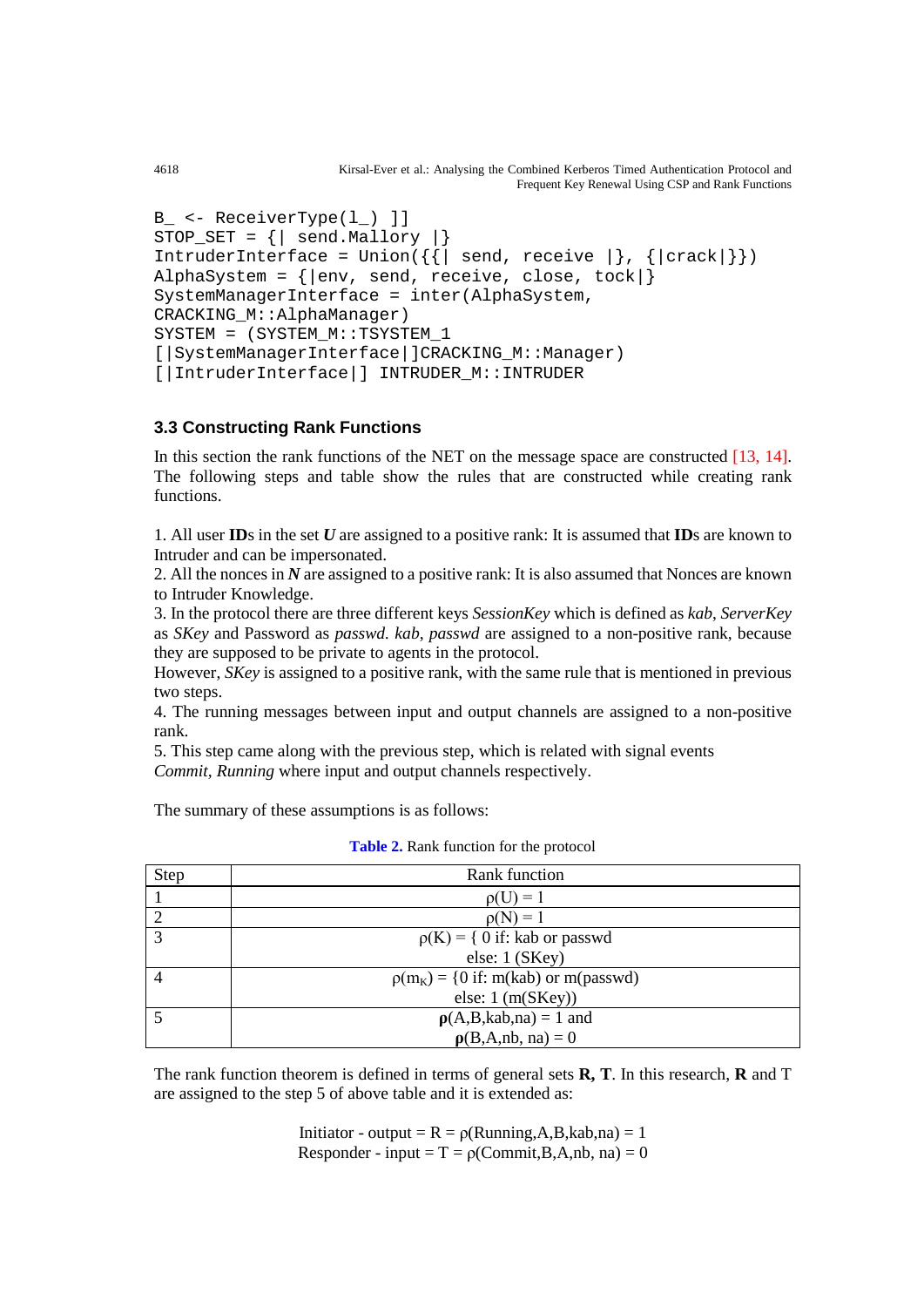Since the rank functions are constructed as provided above (Table 2), the conditions of the rank function theorem should be checked in order to make sure that the functions provided above are satisfied.

1.  $\forall m \in IK \bullet \rho(m) > 0$ 

In protocol description IK is Intruder Knowledge and at the beginning it contains all users in the NET and nonce of itself, where all the contents are positive rank. Therefore, the set is positive rank. The condition is deemed satisfied.

# 2.  $\forall S \subseteq M, m \in M \bullet ((\forall m' \in S \bullet \rho(m') > 0) \land S \vdash m) \Rightarrow \rho(m) > 0$

This condition checks if whether a message of a non-positive rank can be generated from a given set of messages of positive rank. Messages are non-positive rank(step 4 of table 2). Intruder generates any messages that are non-positive rank. These messages are messages of steps 3, 5 and 6 at protocol description, which are generated by passwd, kab. Both are non-positive rank. This prevents the Intruder from generating these keys. Therefore no way of getting messages. This condition is satisfied.

3.  $\forall t \in T \bullet \rho(t) \leq 0$ 

In this condition, all events in T are non-positive rank. Since **Responder - input** =  $\rho(B,A,nb)$ ,  $na) = \rho$ (Commit, B, A, nb, na) is non-positive rank. This condition is satisfied.

4. ∀ *i* ∈ *U* • *USER*<sub>*i*</sub>  $\frac{||}{R}$ **Stop** maintains ρ Every process in NET needs to maintain positive **ρ.** However, events are restricted in set R. **Initiator - output** =  $p(A,B,kab,na) = 1 = R$ . A, and B are restricted on **Initiator** - output. Therefore it will be checked if they maintain positive **ρ**.

*USER<sub>A</sub>* 
$$
\parallel Stop = \square_b
$$
  
**Initiator**  $-$  **output**  $=$  (A, B, na)

 $\Box_h$  is choice operation and b indicates the other participants (B and S). Therefore it satisfies to maintain positive **ρ**.

The protocol is checked and proven to be successful in improving security against attacks despite of strong intruder connection attempts. This is demonstrated in steps given in this section.

## **4. Conclusion**

This paper presents the CSP codes and the construction of rank functions of a new protocol proposed for improving security of the Kerberos Authentication Protocol. CSP Processes and rank functions constructed, give opportunities of better understanding of security protocols and focuses on relevant design aspects of these protocols. The new protocol is an enhanced version of a previously reported protocol [6, 7] designed to increase the time for an intruder to find flaw within the protocol and hence improve security.

Schneider's CSP Processes [14] and rank function theorem [13, 14] are applied to expose any flaws in the design and possible attacks have been successfully identified. Analysis shows that the proposed protocol has achieved the goal of increasing the time needed to find flaw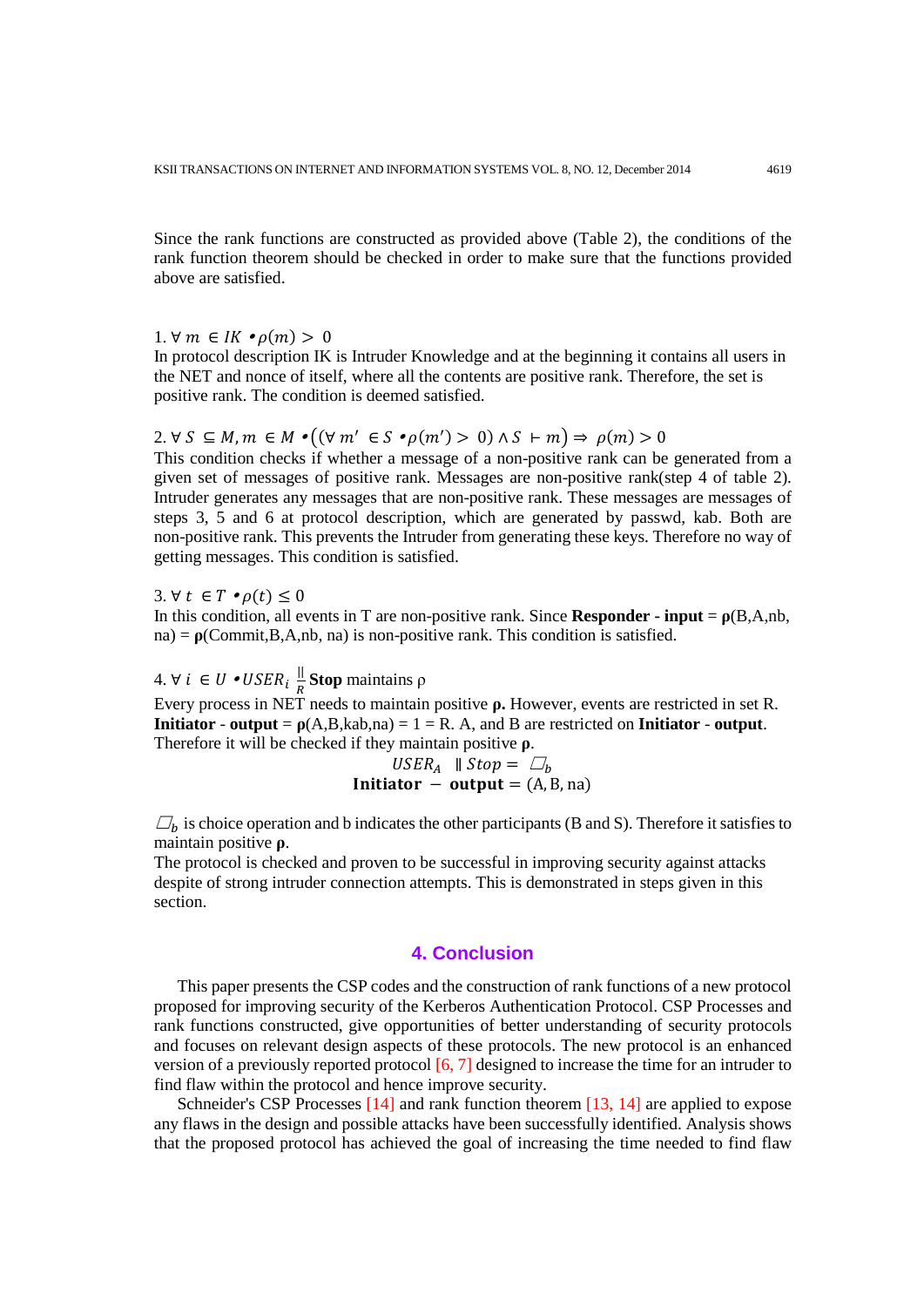within the protocol, and hence improve security. In addition to "delayed decryption", this paper proposes further improvement to network security by restricting access to the Kerberos authentication server temporarily, i.e. during the process of key exchanges. While CSP shows protocol vulnerabilities, it has its limitations. The use of rank functions further improves protocol validation through tracing intruders' capabilities, and knowledge. Through the use of rank functions, this paper gives a more accurate validation of the proposed protocol highlighting security improvements achieved.

Last but not the least, this research aims to develop authentication frameworks for the design and implementation of effective and efficient mechanisms for Kerberos authentication protocol used in wireless communication networks. The design of authentication protocols spans well over three decades with the foundation of authentication protocols by [12]. While Kerberos approach has been proposed as a standard for enhanced security in IEEE 802.11i Task Group on Security (TGi) [23], currently there are no valid proposals using a Kerberos-like mechanism to provide authentication in a wireless network, preventing from cryptographic attacks and handling fast and secure handovers. In this research, authentication protocols for the IEEE 802.11 networks, based on the IEEE 802.11i works are proposed and Kerberos protocol is used to provide a framework for these purposes.

This work describes original research on development of security strategies using Kerberos in wireless communication networks. Due to the critical nature of wireless communication networks, the existing methods are insufficient to address perspective and requirements in authentication design. Since Kerberos authentication protocol is considered as a solution, various existing methods and solution techniques for Kerberos, its basic operation in wireless communication networks are described, studied and analysed. The timed authentication protocols, with delaying decryption properties are proven to improve the time for a potential attacker to find a flaw within the protocol.

The proposed framework is to the best of our knowledge the first study which combines delayed decryption and temporary interruption to link/server access for improved security. Rank function theorem is usually applied to validate and expose compromises of the existing protocols in the literature, such as stated in Shaikh and Bush [15]. In this research paper although analysis of the proposed protocol is discussed and presented by CSP, and analysis tool CASPER, its verification is proved by the Rank function theorem as well. Timed delayed and temporary link interruption properties are successfully validated against strong intruder model. The rank function theorem employed is a well-accepted and detailed method that involves the search of all states reachable by the components of the proposed model. Since the proposed approach involves temporary interruption to link/server access, it has implications in terms of performance degradation. Work is in progress in using an analytical method to evaluate the cost in terms of the degradation of system performance. The model being developed will consider the system for exact performability evaluation.

#### **References**

- [1] M. Abadi, and R. Needham, "Prudent Engineering Practice for Cryptographic Protocols," *IEEE Trans. Softw. Eng.,* vol.22, pp.6-15, 1996. [Article \(CrossRef Link\)](http://dx.doi.org/10.1109/32.481513)
- [2] V. Cortier, J. Delaitre, and S. Delaune, "Safely Composing Security Protocols," *Formal Methods in System Design,* vol.34, no.1, pp.1-36, 2009. [Article \(CrossRef Link\)](http://dx.doi.org/10.1007/s10703-008-0059-4)
- [3] A. Eneh, O. Gemikonakli, and R. Comley, "Security of Electronic Commerce Authentication Protocols in Economically Deprived Communities," in *Proc. of The 5th Security Conference 06*, Las Vegas, Nevada, April 2006, ISBN: 0-9772107-2-3.
- [4] Y. Kirsal, A. Eneh, and O. Gemikonakli, "A Solution to the Problem of Trusted 3rd Party of IEEE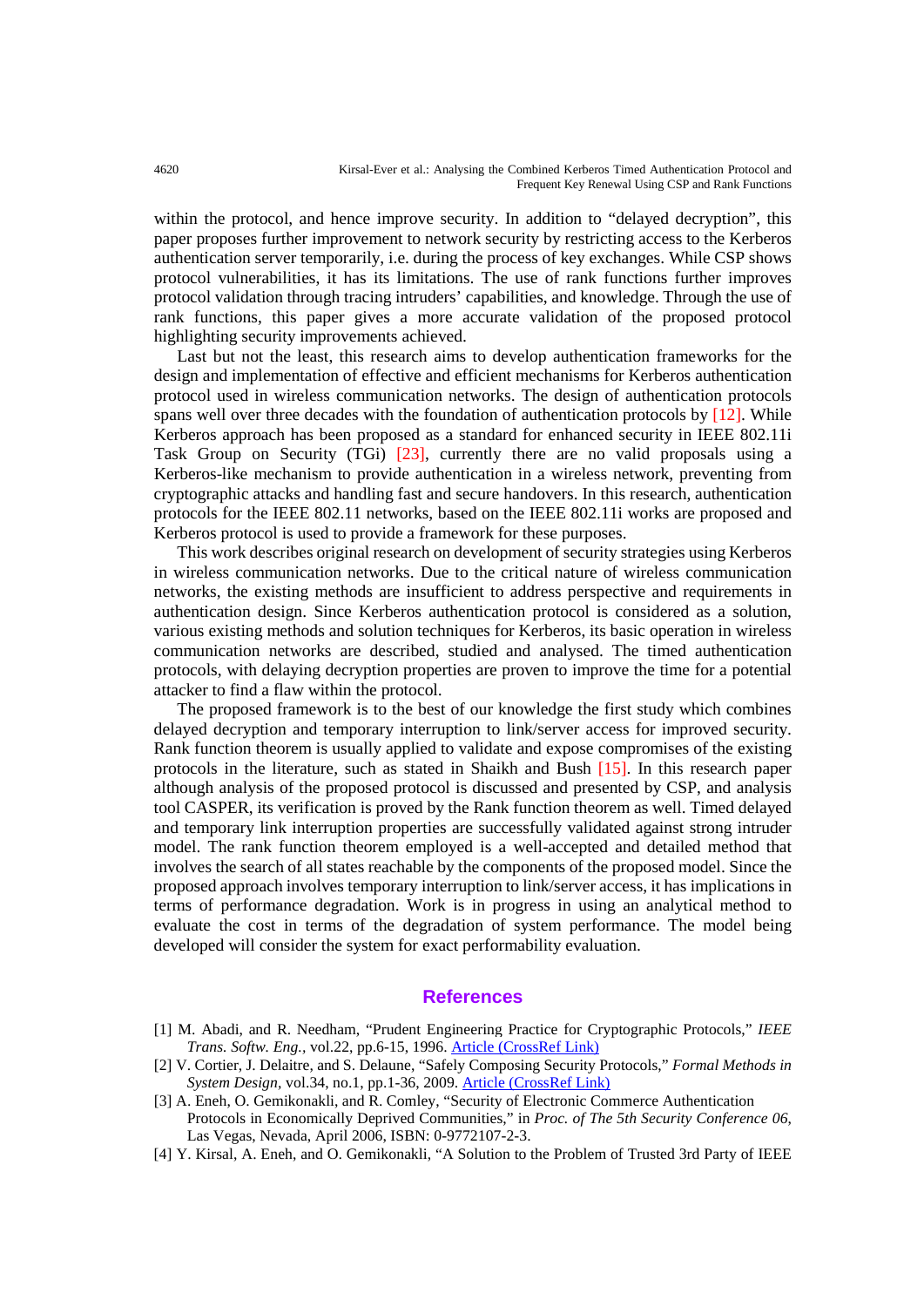802.11b Networks," in *Proc. of 6th Annual Postgraduate Symposium (PGNET 2005)*, pp.333-339, 2005.

- [5] Y. Kirsal, and O. Gemikonakli, "An Authentication Protocol to Address the Problem of the Trusted 3rd Party," *Authentication Protocols Innovative Algorithms and Techniques in Automation, Industrial Electronics and Telecommunications*, pp.523-526, Springer, Netherlands, 2006. [Article \(CrossRef Link\)](http://dx.doi.org/10.1007/978-1-4020-6266-7_95)
- [6] Y. Kirsal, and O. Gemikonakli, "Frequent Key Renewal Under Pseudo-Secure Conditions For Increased Security in Kerberos Authentication and its Impact on System Performability," in *Proc. of Proceedings of the 3rd International Conference on Global E-Security*, University of East London (UeL), 2007.
- [7] Y. Kirsal, and O. Gemikonakli, "Further Improvements to the Kerberos Timed Authentication Protocol," *Novel Algorithms and Techniques in Telecommunications, Automation and Industrial Electronics*, pp.550-554, Springer Netherlands, 2007. Article [\(CrossRef Link\)](http://dx.doi.org/10.1007/978-1-4020-8737-0_99)
- [8] Y. Kirsal, and O. Gemikonakli, "Improving Kerberos Security through the Combined Use of the Timed Authentication Protocol and Frequent Key Renewal," in *Proc. of 7th IEEE International Conference on Cybernetic Intelligent Systems (CIS2008)*, pp.153-158, IEEE Press, 2008. [Article \(CrossRef Link\)](http://dx.doi.org/10.1109/UKRICIS.2008.4798930)
- [9] Y. Kirsal, and O. Gemikonakli, "Analysing the Kerberos Timed Authentication Protocol Using CSP-Rank Functions," in *Proc. of the 5th International Conference on Global Security, Safety and Sustainability, ICGS3'09,* pp. 56-63, 2009. [Article \(CrossRef Link\)](http://dx.doi.org/10.1007/978-3-642-04062-7_7)
- [10] G. Lowe, "Some New Attacks upon Security Protocols," in *Proc. of 9th IEEE Computer Security Workshops*, pp.162-169, Society Press, 1996. [Article \(CrossRef Link\)](http://dx.doi.org/10.1109/CSFW.1996.503701)
- [11] G. Lowe, "Casper: A Compiler for the Analysis of Security Protocols," in *Proc. of 10th Computer Security Foundations Workshop (CSFW '97),* vol.18, no.30, IEEE Computer Society, 1997. [Article \(CrossRef Link\)](http://dx.doi.org/10.1109/CSFW.1997.596779)
- [12] R. M. Needham, and M. D. Schroeder, "Using Encryption for Authentication in Large Networks of Computers," *Communication ACM*, vol.21, pp.993-99, ACM Press, 1978. [Article \(CrossRef Link\)](http://dx.doi.org/10.1145/359657.359659)
- [13] A. W. Roscoe, "CSP and Determinism in Security Modelling", *In Proc. IEEE Symposium on Security and Privacy*, pp.114-127, Society Press, 1995. [Article \(CrossRef Link\)](http://dx.doi.org/10.1.1.25.478)
- [14] S. Schneider, "Verifying Authentication Protocols in CSP," *IEEE Trans. Software Eng.*, vol.24, pp.741-758, IEEE Press, 1998. [Article \(CrossRef Link\)](http://dx.doi.org/10.1109/32.713329)
- [15] S. Shaikh, and V. Bush, "Analysing the Woo-Lam Protocol using CSP and Rank Functions," *Journal of Research and Practice in Information Technology*, vol.38, pp.19- 29, 2006. [Article \(CrossRef Link\)](http://dx.doi.org/10.1.1.88.8343)
- [16] A. Roy, A. Datta, A., Derek, J.C. Mitchell, and J. P. Seifert, " Secrecy Analysis in Protocol Composition Logic," *Advances in Computer Science (ASIAN 2006), Secure Software and Related Issues Lecture Notes in Computer Science,* vol. 4435, no. 2, pp 197-213, 2006. [Article \(CrossRef Link\)](http://dx.doi.org/10.1007/978-3-540-77505-8_15)
- [17] A. Datta, A. Derek, J.C. Mitchell, and A. Roy, "Protocol Composition Logic PCL," *Electronic Notes in Theoretical Computer Science*, vol. 172, pp. 311 – 358, 2007. [Article \(CrossRef Link\)](http://dx.doi.org/10.1016/j.entcs.2007.02.012)
- [18] SECWP. Security White Paper Evolution, Requirements, and Options. Technical report, Symbol Technologies Inc., 2007.
- [19] S. Zrelli, and Y. Shinoda, "Specifying Kerberos over EAP: Towards an Integrated Network Access and Kerberos Single sign-on Process," in *Proc. of International Conference on Advanced Information Networking and Applications*, IEEE ComputerSociety, 2007. [Article \(CrossRef Link\)](http://dx.doi.org/10.1109/AINA.2007.130)
- [20] J. Kohl, and C. Neuman. The Kerberos Network Authentication Service (v5). RFC, MIT/ The Internet Society, United States, 1993.
- [21] C. Neuman, and T. Ts'o, "Kerberos: An Authentication Service for Computer Networks," *IEEE Communications Magazine*, vol. 32, no.9, : pp. 33-38, September 1994. [Article \(CrossRef Link\)](http://dx.doi.org/10.1109/35.312841)
- [22] J.F. Monin, "Understanding Formal Methods," Springer-Verlag New York, Inc., Secaucus, NJ, 2001. ISBN 1852332476.
- [23] M. A. Kâafar, L. B. Azzouz, F. Kamoun, and D. Males, "A Kerberos-Based Authentication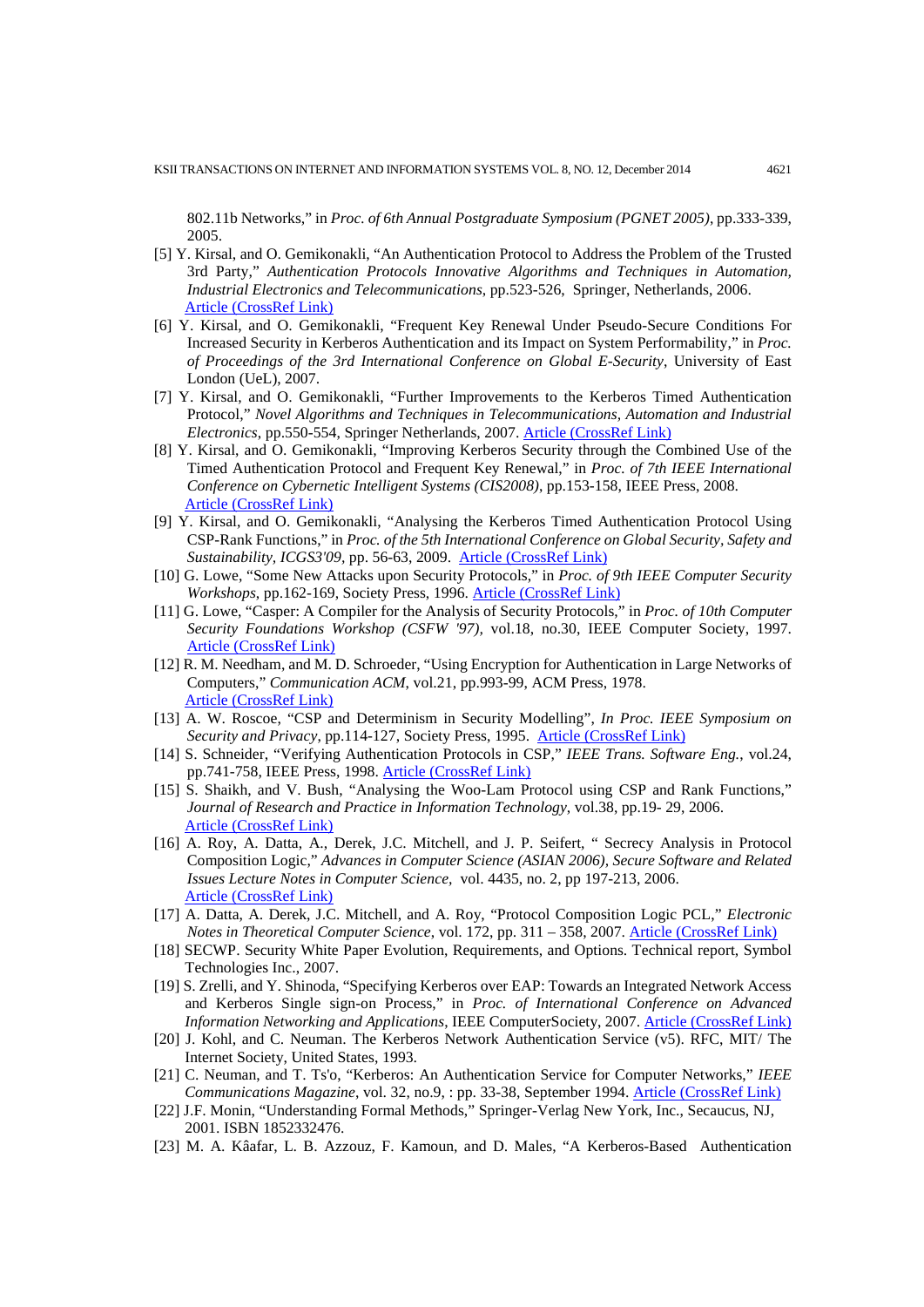4622 Kirsal-Ever et al.: Analysing the Combined Kerberos Timed Authentication Protocol and Frequent Key Renewal Using CSP and Rank Functions

Architecture for Wireless LANs," *NETWORKING*, pp. 1344-1353, 2004. Article (CrossRef [Link\)](http://dx.doi.org/10.1007/978-3-540-24693-0_117)

- [24] A. W. Roscoe, P. J. Armstrong, and Pragyesh, "Local Search in Model Checking," in *Proc. of the 7th International Symposium on Automated Technology for Verification and Analysis, ATVA'09*, pp. 22-38, Berlin, Heidelberg, 2009. Springer-Verlag. ISBN 978-3-642-04760-2. [Article \(CrossRef Link\)](http://dx.doi.org/%2010.1007/978-3-642-04761-9_3)
- [25] C. A. Meadows, "Formal verification of cryptographic protocols: A survey," *Advances in Cryptology (ASIACRYPT'94)*, vol. 917 of Lecture Notes in Computer Science, pp. 133-150, Springer Berlin / Heidelberg, 1995. [Article \(CrossRef Link\)](http://dx.doi.org/10.1007/BFb0000430)
- [26] C.A. R. Hoare, "Communicating sequential processes," *Communications of the ACM*, vol. 21, pp:666-677, 1985. [Article \(CrossRef Link\)](http://dx.doi.org/10.1145/359576.359585)



**Yoney Kirsal-Ever** obtained her BSc. degree from the Department of Computer Engineering, Eastern Mediterranean University, Cyprus in 2002, her MSc in Internet Computing from University of Surrey, Guilford, Surrey, UK in 2003, and her PhD from School of Engineering and Information Sciences in Middlesex University, London, UK. Also, in 2012 she completed her Post Graduate Certificate in Higher Education, in Middlesex University as well. Her research is on development of security strategies using Kerberos in wireless networks. Yoney has worked as a part-time lecturer while she was doing her BSc and PhD. Currently; she is a technical tutor at Middlesex University, London. She has fully refereed and published international conference papers with various awards including IEEE best paper for promising research. Her research interest is in network security, authentication protocols and formal verification methods. Dr. Kirsal-Ever has been a Member of ACM since 2007 and a Member (M) of IEEE since 1998. Also, she was one of the team members of Eastern Mediterranean University, IEEE CSIDC2002 Competition.



**Dr. Agozie Eneh** is a senior lecturer in the Department of Computer Science, University of Nigeria. He has just finished serving as the Head of Department of Computer Science in September, 2014. Dr Agozie Eneh holds a PhD in Computer Network Security obtained from Middlesex University London in 2007. Other degrees include; MSc Computer Networks, MBA in Management, and a BSc in Computer Science. He has worked in both public and private sectors. Prior to joining the University of Nigeria, Dr Agozie Eneh was special assistant (Technical) to the ministers of Defence and to the minister of Agriculture in Nigeria. He worked for Computer Systems Associates Lagos from 1995 to 1998 before joining Softscience Technologies Ltd where he still holds the position of lead consultant. Dr Eneh's current research interests include; authentication protocols analysis, network security, optimisation theories, medical informatics, and assistive technologies for educating children and adolescents with learning difficulties.